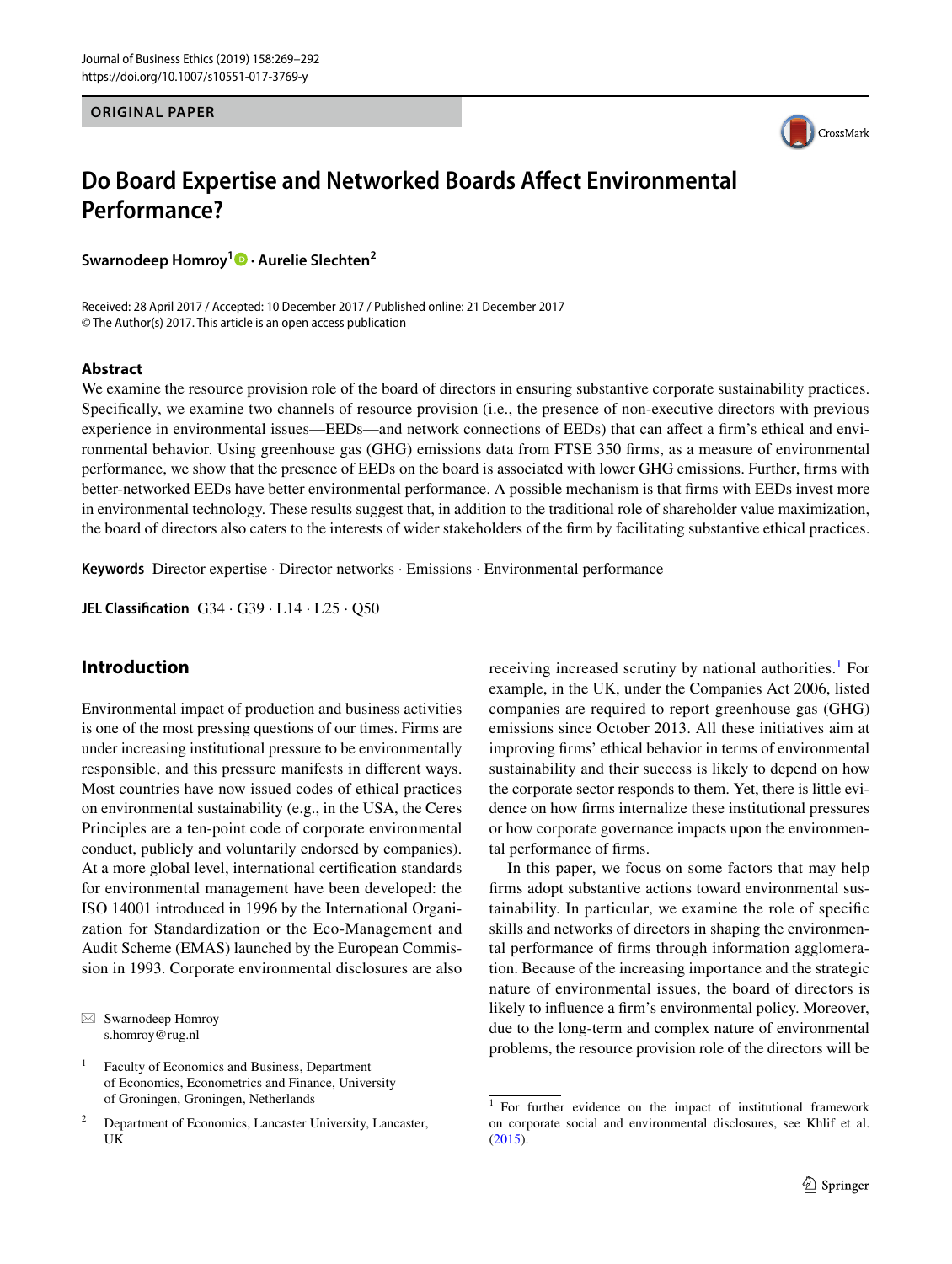crucial. We focus on two channels through which directors can agglomerate information and provide relevant advice to the management to improve a frm's environmental performance. First, a director with specific environmental experience (henceforth EED) can narrow the information gap between the board and the management (Pfeffer and Salancik [1978\)](#page-23-1). Second, well-connected EEDs can facilitate the exchange of information on environmental strategies across the boundaries of the frm.

These are important questions in the business ethics and corporate fnance literature for two reasons. First, they shed light on how governance practices can affect environmental performance and corporate ethical behaviour more broadly. Second, they provide evidence on how director expertise matters in sustainable strategic decision making. More specifcally, our results highlight the board characteristics policymakers and shareholders have to target to enhance frms' environmental performance. For example, regulations such as the Companies Act 2006 in the UK make the directors responsible for the environmental impact of the frm. Such individual accountability must be in sync with the infuence directors have on environmental performance.

To this end, we use GHG emission data from the European Pollutant Release and Transfer Register (E-PRTR), as a measure of a frm's environmental performance, and information on the board composition and director networks of FTSE 350 frms from BoardEx. Our sample comprises an unbalanced panel of 274 frms for the period 2006–2014. We measure environmental expertise with the presence of at least one EED and board-level committees on sustainable issues. To address the second question, we focus on the EEDs network formed by shared directorships: two directors are connected if they sit on the same board in a given year. We evaluate how well-networked an individual EED is (and so the ease of accessing information across the boundaries of the frm), by computing four measures of connectedness. These measures capture diferent aspects of the quality of an EED's connections that are relevant for the transmission of information within the EED network.

In estimating the effect on the environmental performance of board expertise and director networks, it is important to control for potential bias introduced by endogenous appointment of EEDs or better-networked directors in certain frms. In addition to adjusting for frm and year fxed efects to mitigate time-invariant omitted variable bias, we control for a range of frm and industry characteristics. When investigating whether the presence of EEDs and board-level committees on sustainable issues afect environmental performance, we also use two-stage least square estimations to control for bias induced by time-varying unobservables. In particular, we focus on the potential bias introduced by assortative sorting between EEDs and frms. This sorting can be either positive if EEDs only accept jobs in frms with low GHG emissions (for reputation issues for example) or negative if the demand for EEDs is higher in frms with high GHG emissions. We instrument the appointment of EEDs with a measure of the supply of potential directors with environmental expertise. A higher supply of directors with environmental expertise is likely to lower the cost of appointing such directors on boards, but should not directly infuence an individual frm's environmental performance. We fnd an economically meaningful efect of having EEDs on the board, particularly if these directors are members of board-level committees focused on environmental issues. These results are robust to diferent classifcations of EEDs and board committees for environmental issues.

Regarding our second question, we fnd that better-networked EEDs are associated with lower GHG emissions. However, it is possible that this result is driven by the endogenous selection of more skilled directors (who tend to have larger networks) to frms with better environmental performance. Masulis and Mobbs ([2011\)](#page-23-2) show that endogenous matching on director skills can drive the results of board connections and fnancial performance of frms. We perform an array of tests to examine possible endogeneity in board composition and director networks. The results of these tests also support the view that the negative association of board networks and GHG emissions are driven by better access to information.

Finally, when investigating the impact of EEDs on other corporate outcomes, we fnd higher levels of capital expenditures, and research and development expenses in frms with EEDs and better-networked EEDs compared to frms without. This suggests that a possible mechanism through which EEDs can afect GHG emissions is through investments in green technologies.

Our fndings add to several strands of business ethics, and corporate fnance literature. First, we contribute to the literature in business ethics analyzing how governance structure can efectively infuence corporate ethical and environmental behavior. The fundamental questions in the business ethics literature are why and how do frms ensure environmental sustainability? (Walker and Wan [2012](#page-23-3)). In answering the 'why' question, the role of the board of directors to protect the interests of the shareholders is much studied (Bebchuk and Weisbach [2010;](#page-22-0) Cohen et al. [2004](#page-22-1)). In this paper, we focus on the 'how' question. While exploring how governance mechanisms can afect a frm's environmental sustainability, we also shed light on the debate between green-washing and active corporate environmental management (Laufer [2003](#page-23-4); Walker and Wan [2012\)](#page-23-3). It is of interest to understand how frms can set up formal governance mechanisms to ensure ethical behavior, and whether such actions are symbolic or substantive. We examine how frms can internalize pressures to be sustainable and respond to these pressures with substantive ethical practices. Our results suggest that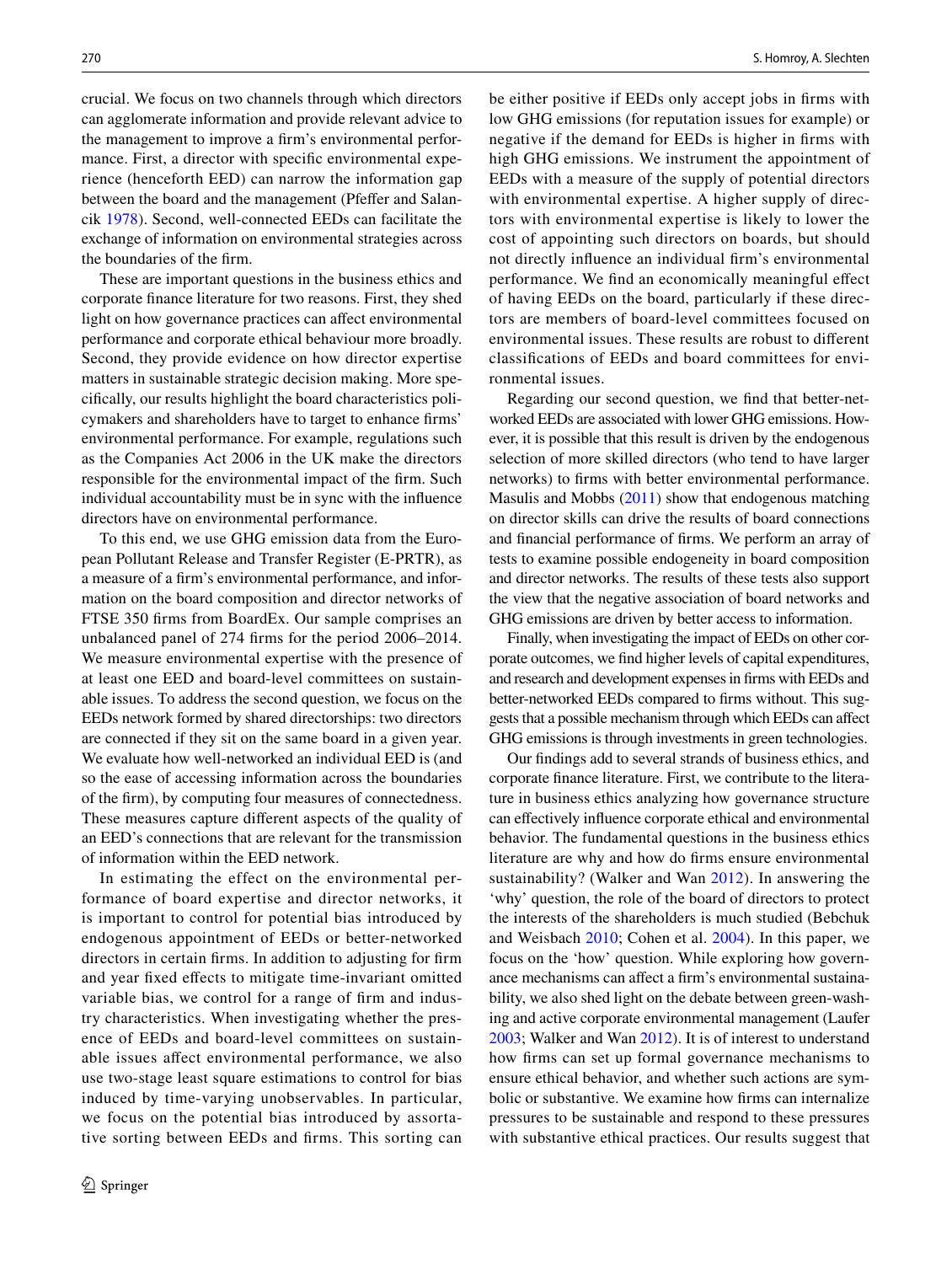proactive environmental management practices include the appointment of directors with relevant skills and network connections and that these practices directly infuence frms' ethical behaviour in terms of environmental sustainability.

In that respect, our paper is related to the literature on frms' voluntary measures related to environmental sustainability. The prior literature has examined the motivations of frms to participate in voluntary environmental management and climate change programmes, and the implications for environmental performance (Anton et al. [2004](#page-22-2); Fisher-Vanden and Thorburn [2011](#page-23-5)). These papers have highlighted the impact of frm size, proftability, access to fnancing, regulatory and stakeholder pressures on the uptake of voluntary environmental practices by frms. Elsayed [\(2006\)](#page-23-6) also shows that frm size and available resources are signifcant predictors of corporate environmental performance. A key distinction of our paper is that we focus on specifc environmental expertise rather than a more general directorial expertise and on the quality of board connections rather than only the number of these connections.

The existing literature analyzes the impact of various board characteristics on corporate social or environmental performance (Rao and Tilt [2016;](#page-23-7) Walls et al. [2012](#page-23-8)). Some studies also investigate the relationship between a measure of environmental performance and the two board characteristics we are focusing on, namely expertise and connections. Ortizde-Mandojana et al. ([2012\)](#page-23-9) show that multiple directorships (i.e., the number of boards a director is connected to) have a positive impact on the adoption of proactive environmental strategies by the frm. Two other papers (Kassinis and Vafeas [2002\)](#page-23-10) examine the relationship between board characteristics and the number of violations of environmental legislation. While Kassinis and Vafeas [\(2002\)](#page-23-10) fnd weak evidence that prosecuted frms have directors with fewer multiple directorships, McKendall et al. ([1999](#page-23-11)) fnd that the presence of attorneys on the board is not signifcantly related to the number of environmental violations. de Villiers et al. ([2011\)](#page-23-12) is the paper the most closely related to ours as they also investigate the advisory and monitoring roles of the board of directors in shaping a frm's environmental performance. They show that frms with a larger representation of CEOs from other boards and more legal experts have better environmental performance. They don't find any effect of multiple directorships.

Furthermore, we add to this business ethics literature by using a quantitative and comparable measure of ethical behavior, i.e., the level of greenhouse gas emissions. The majority of studies use an aggregated score-based measure (KLD) as a proxy for environmental performance (Di Giuli and Kostovetsky [2014](#page-23-13)). While this provides a measure to rank frms, it subsumes the underlying distribution of emissions. Some other studies use negative environmental events like oil spills, government enforcement actions, lawsuits, etc. (Klassens and McLaughlin [1996](#page-23-14); Konar and Cohen [2001](#page-23-15)). These measures, while useful in studying a particular type of pollution or an event, doesn't provide an objective and comparable measure of frms' environmental performance.

Second, our paper is related to the literature on the advisory role of the board and directors' expertise. While the monitoring role of the board of directors has been extensively researched, recent work highlights the importance of the advisory role, specifcally when directors have relevant expertise and when the regulatory environment is complex (Dass et al. [2014](#page-22-3); Coles et al. [2008\)](#page-22-4). The fnancial, legal, industry, and political expertise of directors have been well studied (Güner et al. [2008;](#page-23-16) Goldman et al. [2009;](#page-23-17) Dass et al. [2014](#page-22-3)). These papers provide evidence on the fnancial benefts to a frm from related expertise of directors. A key distinction of our paper is that we examine the effect of director expertise on environmental strategy, which is likely to involve large capital expenditures with uncertain returns, are institutionally complex, and can have long-term value implications (Konar and Cohen [2001](#page-23-15)). Moreover, the impact of director expertise on GHG emissions is more than a specifc case of the above-mentioned results because environmental and financial performance presents a short-term trade-off to the frm. Director expertise may not afect in similar ways sustainability issues as it does for frm value.

Finally, we contribute to the literature on connected boards. Existing literature studies the efect of director/CEO connections on the fnancial performance of frms (Hwang and Kim [2009](#page-23-18)). There is evidence on the impact of the social network of directors on venture capital (Hochberg et al. [2007\)](#page-23-19), managerial compensation (Hwang and Kim [2009](#page-23-18)), and lending markets (Garmaise and Moskowitz [2003\)](#page-23-20). More closely aligned to this paper is the burgeoning literature on innovation economics and corporate governance that looks at how frm investment into innovation is afected by CEO types or characteristics (e.g., Gomes-Casseres et al. [2006](#page-23-21); Acemoglu et al. [2014](#page-22-5)). For example, Gomes-Casseres et al. ([2006\)](#page-23-21) show that innovations and patent flings are associated with board network connections. Our paper adds to this literature by examining how knowledge-fow through director networks afects GHG emissions.

# **Theory and Hypotheses**

# **Resource Dependence Perspective to Substantive Ethical Practices**

Environmental sustainability has become a salient business issue in the recent times. Faced with pressures to engage in sustainable practices, frms either react symbolically (Westphal and Zajac [1998\)](#page-23-22) or take substantive actions to reduce their environmental impact (Fisher-Vanden and Thorburn [2011\)](#page-23-5). Either way, the aim is to communicate to the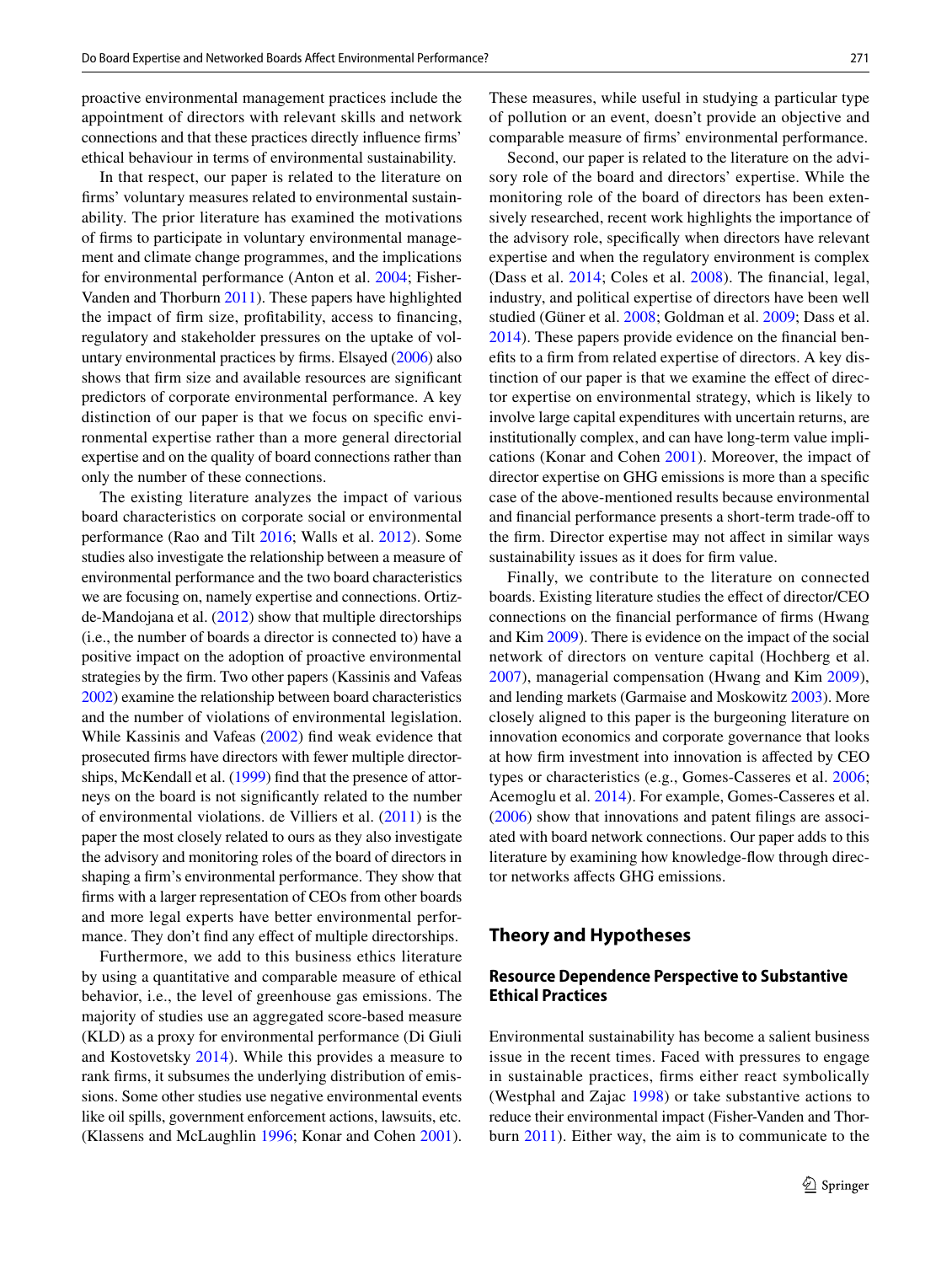stakeholders about the ethical stance and gain legitimacy on ethical practices. Obtaining such legitimacy is useful to frms as they beneft from better access to resources, and better performance (Klassens and McLaughlin [1996](#page-23-14); Konar and Cohen [2001](#page-23-15)). Rationally, we can expect frms to reduce the cost of compliance and engage in symbolic ethical practices. However, Walker and Wan ([2012](#page-23-3)) argue that symbolic environmental practices negatively afect frms, and fnancial benefts can only be derived from substantive ethical practices.

Given the link between environmental and financial performance, it is important to understand how frms can ensure substantive ethical practices. While previous studies have focused on frms' communication about green technology, we focus on more costly and hence arguably more impactful and substantive actions (Stevens et al. [2005](#page-23-23)). With increasing importance of environmental sustainability, these issues should fall under the purview of the board of directors, which forms the "apex" of decision making and corporate control, primarily tasked with monitoring and advising senior management (Fama and Jensen [1983](#page-23-24); Adams et al. [2010](#page-22-6)). While the monitoring role of the board of directors has been extensively researched, this study investigates the advisory role of the board. This role is based on the resource dependence theory, which suggests that directors facilitate access to resources and narrow the information gap between the board and the management (Pfefer and Salancik [1978](#page-23-1)). Resource and information provision is particularly important in this context as environmental issues may involve large capital expenditures with uncertain and long-term returns and are institutionally complex. Firms will seek advice from the board of directors to form their environmental strategy and can beneft from access to relevant information about environmental impacts, good environmental practices, new environmentally efficient technologies (and their implementation costs), etc.

In their seminal work, Pfeffer and Salancik [\(1978](#page-23-1)) identify the possible channels through which directors can enhance the access of frms to resources. These include providing counsel, opening up access to information beyond the boundaries of the frm, and ensuring a better connectedness to the broad information network. We use this framework to identify two possible channels through which boards can agglomerate useful information and advise the management. First, the quality of counsel will depend on the expertise of their own directors in environmental matters. Therefore, we identify director expertise in environmental sustainability as a potential channel of resource provision. Second, directors can serve as conduits of information agglomeration across diferent frms. In that sense, the connectivity of the directors, specifcally the directors with environmental expertise, is likely to be another channel to provide resources relevant to the frm's environmental strategy.

# **Environmental Expert Directors (EEDs) and GHG Emissions**

Recent works on the functions on corporate boards highlight the importance of the advisory role, specifcally when directors have relevant expertise and when the regulatory environment is complex (Dass et al. [2014](#page-22-3); Coles et al. [2008](#page-22-4)). These papers provide evidence on the importance of legal, political, and industry experience of non-executive directors. For example, Dass et al. ([2014\)](#page-22-3) show that firms benefit from appointing directors with specifc experience of working in related industries. Another area where frms can beneft from the specifc expertise of the directors is environmental sustainability. This is due to various aspects of environmental issues: the complexity and the number of environmental regulations, the extent of capital expenditures that implementing environmental practices may involve, their longterm impacts, etc.

Firms engaging in substantive ethical practices may seek to appoint a director with environmental resources (i.e., EED). EEDs with specifc human capital are in a better position to offer counsel on environmental issues and provide better resource access to frms. They are more likely to bring to light the elements of environmental management that are the most critical and the most suitable for the frm than a director without this expertise. However, frms may incur search cost to appoint EEDs, and appointing EEDs may keep out directors with other specifc skills which are valuable to the frm. This is why we expect the presence of an EED to be indicative of substantive ethical practices and to be positively associated with environmental performance.

<span id="page-3-0"></span>**H1** Director expertise in environmental sustainability is associated with lower GHG emissions.

We also explore a possible channel through which EEDs can impact upon GHG emissions. Recent results show that boards are increasingly functioning through committees (Adams [2003](#page-22-7); Billmoria and Piderit [1994;](#page-22-8) Laux and Laux [2009](#page-23-25)). These committees are focused on specifc tasks like audits of fnancial accounts, the nomination of new directors, managing environmental risks, etc. They are shown to be efective governance mechanisms (Guo and Masulis [2015\)](#page-23-26). If the allocation of resources in the board is optimal, we will expect EEDs to sit at board-level committees focused on environmental risks and performance. However, matching of director expertise to committee roles is a recent phenomenon. For example, till 2012 JPMorgan Chase had no directors with risk expertise on the risk committee. We hypothesize that frms, where EEDs are assigned to environmental committees, are likely to beneft in terms of environmental performance, compared to frms where EEDs are not assigned to environmental committees. Together with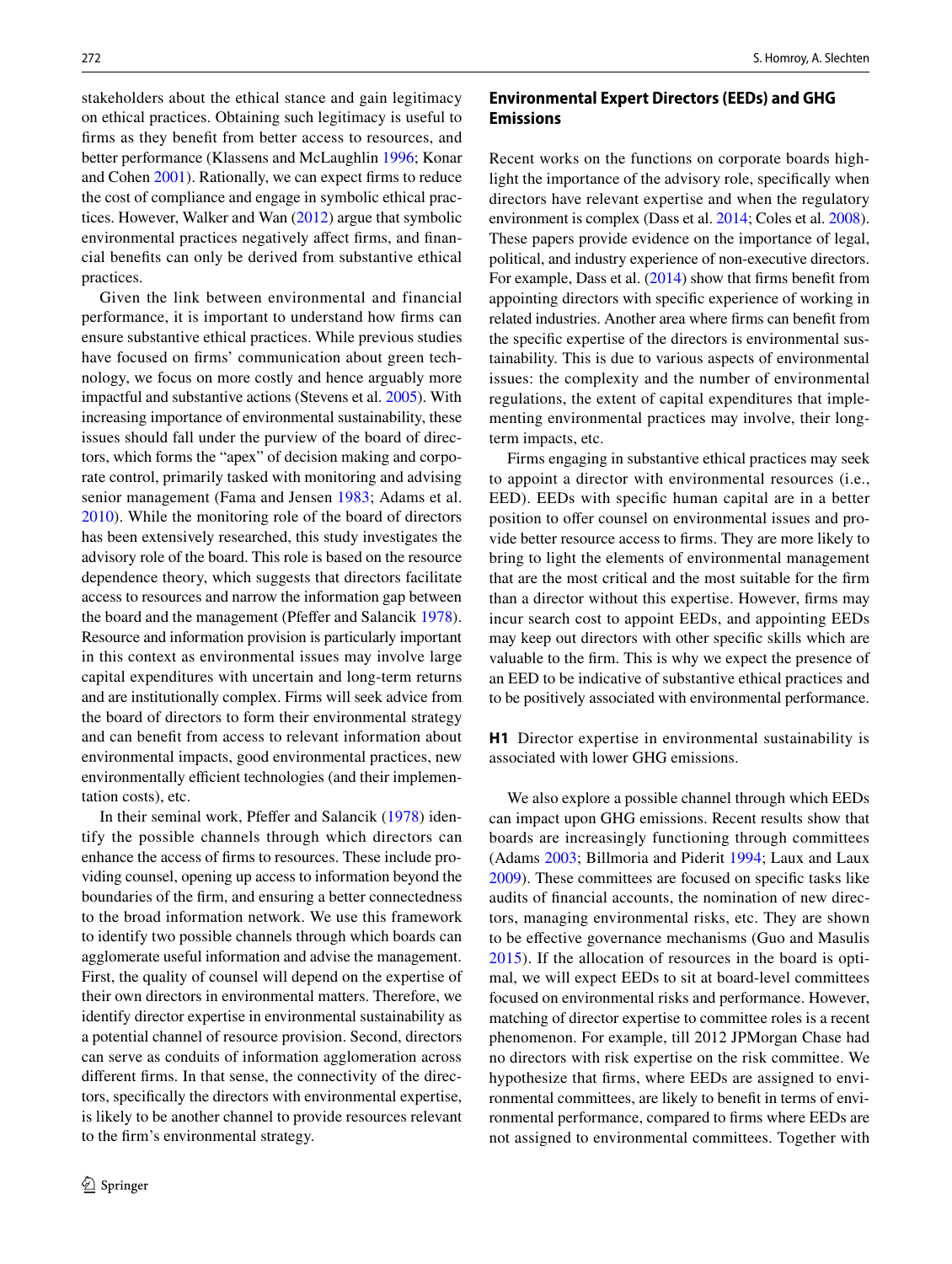Hypothesis [1](#page-3-0), we explore how specifc expertise of directors in environmental sustainability afects GHG emissions, through environmental board committees.

<span id="page-4-0"></span>**H2** The assignment of directors with environmental expertise to board committees focused on environmental issues is associated with further reductions in GHG emissions.

### **EED Networks and GHG Emissions**

The second way through which EEDs can ease the access to resources and information is by leveraging their social capital across organizational boundaries. Firms difer in the use of environmental technologies; hence, better-networked EEDs (i.e., EEDs with a better connectedness with other EEDs) are likely to have better access to resources and information regarding good environmental practices used in other companies. By sharing directorship in diferent companies, EEDs are exposed to various environmental strategies or investment opportunities and can exchange information related to environmental issues. They may, therefore, have a comparative advantage in their advisory role (Larcker et al. [2013\)](#page-23-27). In a similar context, Kassinis and Vafeas ([2002\)](#page-23-10) show that directors accumulate human capital from their multiple board afliations and can lead to fewer environmental litigations.

At the same time, it is possible for value-destroying practices to be propagated through director networks: EEDs sitting on the boards of many diferent frms spend less time to advise an individual frm or engage in collusive practices on environmental sustainability issues (Fich and Shivdasani [2006\)](#page-23-28). These practices may negatively impact upon environmental performance. If the frst efect dominates (i.e., better access to information), then the expertise and network channels will reinforce each other and the benefts accrue to frms, which appoint better-connected EEDs. On the other hand, if the collusive practices dominate, we expect the network efect to ofset partially the expertise efect. The resource dependence argument is that the net effect of director connectedness on the frm should be positive, notwithstanding the possibility of reduced monitoring (de Villiers et al. [2011\)](#page-23-12). Based on that, we test the hypothesis that information spillovers through EED networks positively infuence environmental performance.

<span id="page-4-1"></span>**H3** EED networks facilitate their resource provision role and are associated with lower GHG emissions.

# **Data and Variables**

In this section, we discuss the data sources, variables construction and sample selection for our empirical tests.

### **Sample Selection**

Our sample is taken from listed UK frms featured in the FTSE 350 index over the period 2006–2014. From Datastream, we collect information on performance, size, risk in the operating environment and industry classifcations. We augment this with information on individual directors, board composition and board networks of these frms using BoardEx. Finally, frm-level environmental emissions data are obtained from the European Pollutant Release and Transfer Register (E-PRTR).

To be included in our sample, frms have to feature in the FTSE 350 for at least two consecutive years, have the full set of board characteristics, and have relevant fnancial data available. With these constraints, we have an unbalanced panel of 375 frms. Once included, we continue to follow a frm unless it is acquired or taken private.

From this sample, we drop frms for which no director has any network connections. We augment the FTSE 350 sample with network centrality measures (defned below) of individual EEDs using information available from BoardEx. To calculate the network centrality measures, we use shared directorships from all quoted boards in Europe. As an additional sample selection criterion, we require that frms have pollution data (from E-PRTR) for all years. This restricts our sample to an unbalanced panel with 4143 frm-year and 18,098 director-year observations.

Finally, not all industries pollute through GHG emissions. We restrict our sample to firms from GHG emitting industries only and exclude frms in Financial and IT industries. Our fnal sample consists of an unbalanced panel with 3244 frm-year and 16,212 director-year observations. Table [1](#page-5-0) and "Appendix [1](#page-19-0)" summarize the key variables of the sample.

### **Measuring Environmental Performance**

As a measure of frms' environmental performance, we use frms' GHG emission data from the E-PRTR. The E-PRTR provides annual pollution data from more than 30,000 facilities in Europe over the period 2007–2014 across several industrial sectors. It provides data on releases of pollutants to air, water and land as well as off-site transfers of waste and of pollutants in wastewater from 93 key pollutants, including heavy metals, pesticide, greenhouse gases and dioxins. The main advantage of the register is that data are comparable across countries and pollutants because data collection and reporting are standardized overall pollutants in all countries (see "Appendix [2"](#page-20-0) for details).

Pollution data in the E-PRTR is at the facility-level where a facility is an operation unit of a frm focused on a narrowly defned process like packaging, bottling, etc. To arrive at the frm-level emission data, we aggregate GHG emissions for all European facilities of an FTSE 350 frm.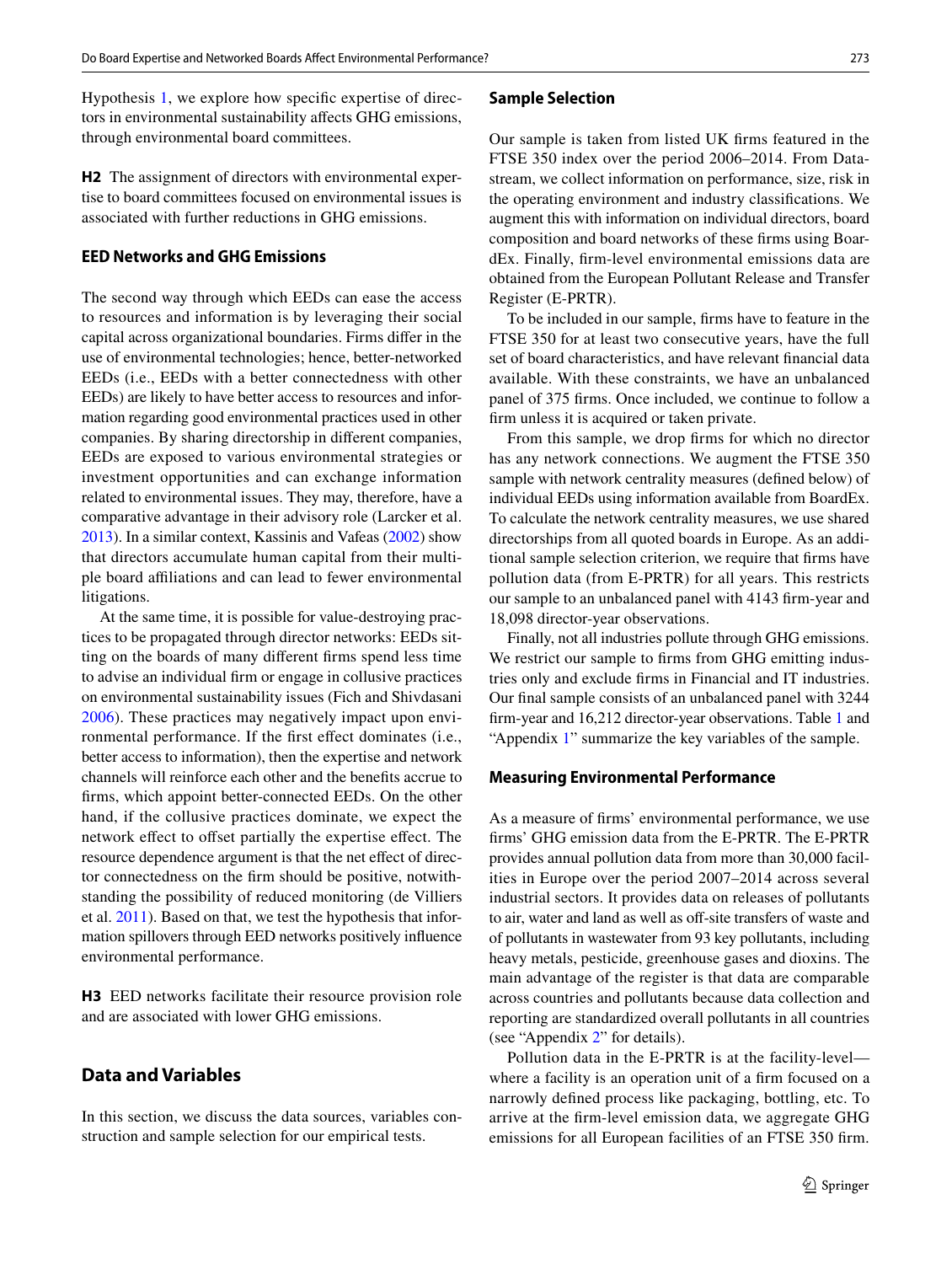<span id="page-5-0"></span>**Table 1** Descriptive statistics of key variables

|                                | N    | Mean   | Median | <b>SD</b> |
|--------------------------------|------|--------|--------|-----------|
| GHG emissions (normalized)     | 3244 | 12.085 | 6.762  | 26.110    |
| EED dummy                      | 3244 | 0.094  | 0.000  | 0.144     |
| Number of EEDs                 | 3244 | 1.470  | 1.089  | 1.986     |
| <b>Environmental Committee</b> | 3244 | 0.47   | 0.40   | 0.084     |
| Degree                         | 3244 | 4.107  | 3.085  | 2.239     |
| Closeness                      | 3244 | 0.294  | 0.217  | 0.016     |
| <b>Betweenness</b>             | 3244 | 0.020  | 0.035  | 0.018     |
| Eigen vector                   | 3244 | 0.054  | 0.073  | 0.040     |
| <b>ROA</b>                     | 3244 | 7.802  | 6.126  | 6.546     |
| <b>MTBV</b>                    | 3244 | 1.501  | 0.334  | 2.620     |
| $Ln$ sales                     | 3244 | 17.422 | 11.215 | 6.874     |
| Leverage                       | 3244 | 0.556  | 0.511  | 0.0282    |
| Volatility                     | 3244 | 0.039  | 0.044  | 0.021     |
| Slack                          | 3244 | 0.225  | 0.137  | 0.259     |
| Firm Age                       | 3244 | 3.012  | 2.828  | 1.605     |
| R&D                            | 3244 | 0.049  | 0.003  | 0.033     |
| Capital expenditure            | 3244 | 0.594  | 0.022  | 0.584     |
| CEO pay ('00,000 US\$)         | 3244 | 13.282 | 8.705  | 5.357     |
| CEO turnover                   | 3244 | 0.194  | 0.122  | 0.067     |
| <b>HHI</b>                     | 3244 | 0.211  | 0.203  | 0.194     |
| CEO duality                    | 3244 | 0.230  | 0.000  | 0.301     |
| %Shareholding-Institutions     | 3244 | 28.242 | 22.108 | 20.491    |
| <b>Board Size</b>              | 3244 | 8.143  | 7.988  | 2.660     |
| % Non-executive directors      | 3244 | 55.309 | 51.342 | 24.143    |
| Average board tenure           | 3244 | 6.273  | 4.114  | 2.527     |
| No. of law expert              | 3244 | 1.185  | 1.000  | 0.876     |

All monetary values are expressed in constant 2010 US\$

This aggregation process requires multilevel matching. E-PRTR reports the parent frm of each facility. We frst aggregate the information of all facilities that have the same parent frm. 281 of these parent companies reported by the E-PRTR are not publicly listed frms themselves, but are wholly owned subsidiaries of listed frms. We map these subsidiaries to the listed frms by using information available from Osiris. This matching exercise yields 89 unmatched frms. We manually supplement the missing information on parent frms from the publicly available news and drop from the sample frms where no information is available. This leads to omission of 40 frms. Our measure of GHG emissions is standardized by the threshold level of pollutant. The reporting thresholds are set up by the European Commission based on their impact on human health and on the environment. For example, the reporting threshold for  $CO<sub>2</sub>$  is 100 million kgs/year.

We validate our matching algorithm by comparing our agglomerated GHG emission data with the GHG emission data available from Datastream. We use the ENERDP123 field in Datastream that reports the annual total GHG

emissions as  $CO<sub>2</sub>$  equivalents. By using our agglomeration algorithm, we have improved upon the coverage of Datastream by 32.37%: on average Datastream reports GHG emissions for 207 frms across the sample period whereas we could calculate GHG emissions of 274 frms. The correlation of the GHG measure reported by Datastream and our measure is 0.809. Given the wider coverage of our measure, we use our GHG emission data in the baseline regressions and test for the robustness of our results using the subsample of frms with GHG emission data from Datastream.

We also check for the robustness of our results using two other measures of environmental pollution (aggregated at the frm level using the same type of algorithm): emissions of other gases like sulfur and nitrogen oxides, ammonia, chlorofuorocarbons, etc., and release of hazardous and nonhazardous waste.

### **EED Skills and Networks**

### **Environmental Expertise**

We identify three diferent sources of director expertise in environmental issues. First, we use information provided by BoardEx on individual directors' background to control for specifc experience in environmental sustainability. Following the sample selection protocol used by Berrone and Gomez-Mejia ([2009](#page-22-9)), we classify a director as EED if the job description of a previous role contains keywords like "environment", "ecology", "pollution", "sustainable", etc.<sup>[2](#page-5-1)</sup> Information on committee formations allows us to identify directors with experience on board sub-committees that have an environment/pollution control focus. Finally, we use information on awards for and recognition of individual directors on environmental issues. $3$  It is important to note that we only take into account previous experience in environmental roles to classify EEDs. For example, if a director is appointed on an environmental committee in firm  $F_1$  in period *t*, we do not classify her as an EED in firm  $F_1$ in subsequent time periods  $t + 1$ ,  $t + 2$ , ... However, we will classify her as an EED in another firm  $F_2$  if she is appointed in this firm  $F_2$  in the periods  $t + 1, t + 2, ...$ 

It is possible that we do not have complete information on environmental sustainability-related roles, and environment-related awards of directors, and this can be a likely source of attenuation bias. In that regard, our results will

<span id="page-5-1"></span><sup>&</sup>lt;sup>2</sup> All variants of these words are used to encode environmental experience. A complete list of these keywords is presented in "Appendix [3](#page-20-1)".

<span id="page-5-2"></span><sup>3</sup> Such awards include environmental leadership awards, global cross millennium awards for corporate environmental leadership, etc.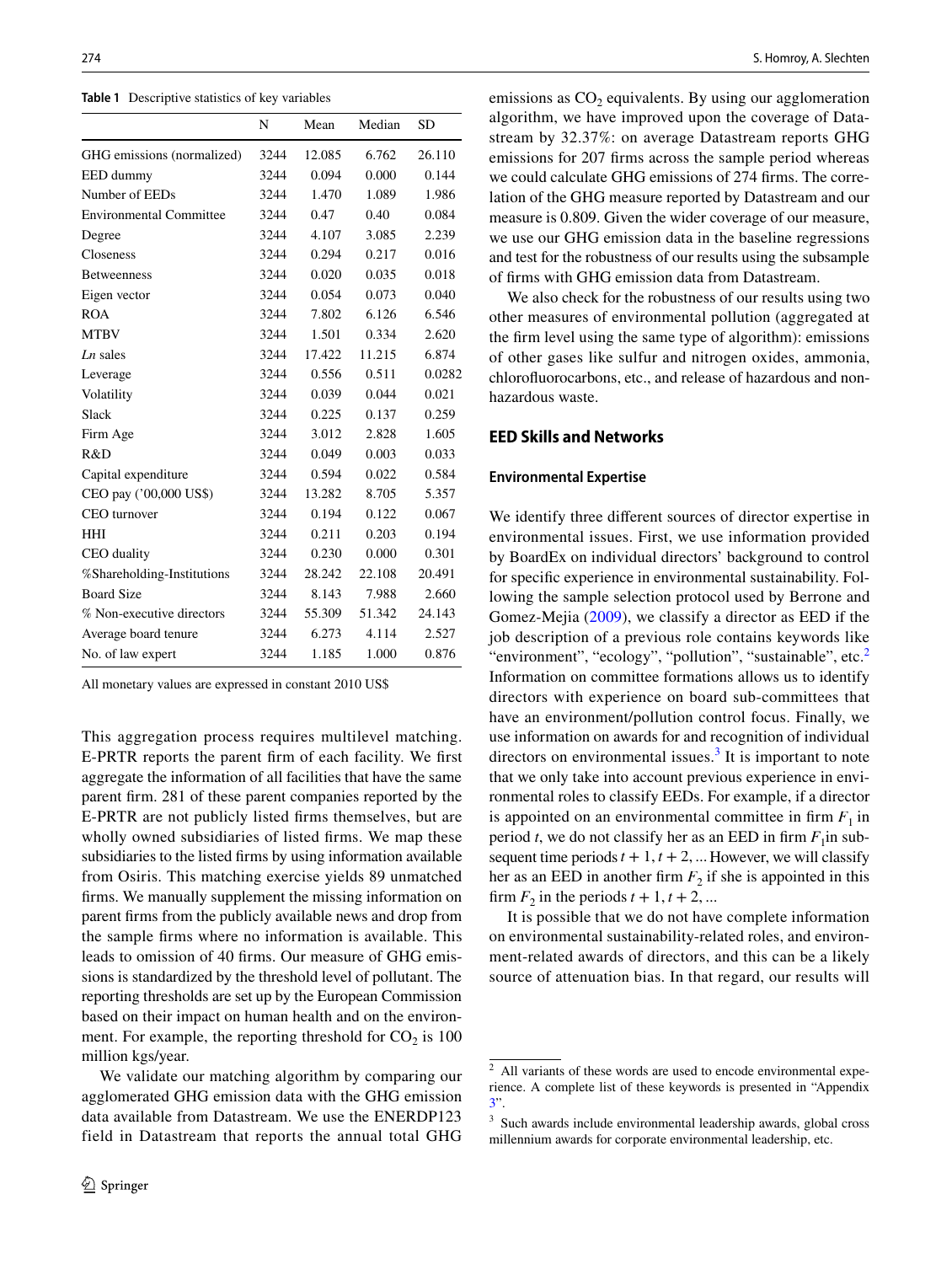<span id="page-6-0"></span>

| Industry               | No. of firms | EED(No.) | GHG    |       |       | Degree Closeness Betweenness | Eigenvector |
|------------------------|--------------|----------|--------|-------|-------|------------------------------|-------------|
| Energy                 | 23           | 131      | 16.230 | 5.012 | 0.338 | 0.025                        | 0.057       |
| Industrial             | 82           | 78       | 15.429 | 4.878 | 0.267 | 0.024                        | 0.052       |
| FMCG <sup>a</sup>      | 77           | 82       | 10.188 | 3.603 | 0.256 | 0.018                        | 0.046       |
| <b>Pharmaceuticals</b> | 31           | 110      | 11.536 | 5.212 | 0.314 | 0.027                        | 0.057       |
| Healthcare             | 38           | 72       | 9.006  | 3.395 | 0.270 | 0.020                        | 0.049       |
| <b>Utilities</b>       | 23           | 88       | 13.319 | 3.404 | 0.281 | 0.019                        | 0.047       |

a Fast-moving consumer goods

be conservative estimates of the impact of these variables on environmental performance.

For encoding the environmental experience of directors, we use the subsample of non-executive independent directors: individuals who are less aligned with management have a lower incentive to maximize short-term profts and are more likely to infuence the environmental performance (Byrd and Hickman [1992;](#page-22-10) Johnson and Greening [1999\)](#page-23-29). Our measure of director expertise is a binary indicator of environmental expertise, which is equal to one if any of the three measures discussed above are relevant to that director in a given year. To give an example, independent non-executive director Patrick Grasby of Drax Group PLC, an electrical power generation company, has previous experience of being on the environmental sustainability committee in OPG Power Ventures group. He is therefore encoded in our sample as an EED. On average, a frm has 1.4 EEDs. We then aggregate this indicator at the board level in three diferent ways. First, we use a binary indicator (EED dummy), which is equal to one if at least one director on the board is an EED. Second, to attenuate the concern that a binary measure of EED might partially capture the efect of independent directors, we examine in two alternate specifcations the efect of directors with environmental knowledge using *Number of EEDs* on the board and *Average Tenure of EEDs* on the board.

It may be the case that the presence of EEDs on the board refects a frm's intrinsic focus on environmental issues. To isolate the effect of environmental expertise, we also defne an indicator for the presence of an environmental committee on the board. This measure captures the importance of environmental performance to a frm: a frm with a board committee on environmental issues is likely to attach more importance to environmental performance than frms that do not have such committees. 54% of sample frms has an environmental committee or a board committee that is concerned with environmental sustainability in 2014. This proportion was 41% at the beginning of the sample period. To test our second hypothesis, that EEDs assigned to board committees focused on environmental issues should help the frm further reduce its emissions, we also consider an interaction term.

An econometric concern of using the environmental experience of directors is the potential bias induced by assortative sorting. Two situations are plausible. First, the demand for EEDs can be higher in frms (or industries) with higher GHG emissions. Director appointment with environmental expertise is likely to be more prevalent in high-pollution industries. Even though this could induce biased estimates, such negative assortative sorting will only reinforce the importance of environmental experience of directors. Second, and more importantly, it may be possible that the supply of EEDs is constrained for high-polluting industries, i.e., out of reputation concerns, EEDs do not accept offers from polluting frms. If so, the efect of EEDs on GHG emissions will be an artifact of this positive sorting mechanism. We aim to address this concern in several ways.

In Table [2](#page-6-0), we present the industry breakdown of GHG emissions and aggregate supply of EEDs. There is little evidence of supply constraint of such directors in highpolluting industries like energy and industrial production: about 37.25% of all EEDs are in the energy and industrial production sectors, which represent 38.32% of the frms in our sample. The distribution of EEDs partially mitigates concerns about assortative sorting. Nevertheless, we use a 2SLS approach, where we instrument the appointment of environmental directors on a board by the aggregate supply of such directors in the same industry of the frm. This aggregate supply of EEDs in each industry is computed by summing all directors with some environmental experience and sitting on the board of frms in that industry in each year. We explain the theoretical underpinning of our exclusion restrictions in the Empirical Analysis Section.

### **EED Networks**

As previously discussed, we use information from BoardEx to build the EED networks that shared directorship gives rise to. For each year, each individual EED is a node, and two such directors (or nodes) *i* and *j* are connected if they sit on at least one board *k* in time *t*. Mathematically, a network is a square "adjacency" matrix where each cell indicates whether two individual directors are connected. As we use undirected networks whereby the connection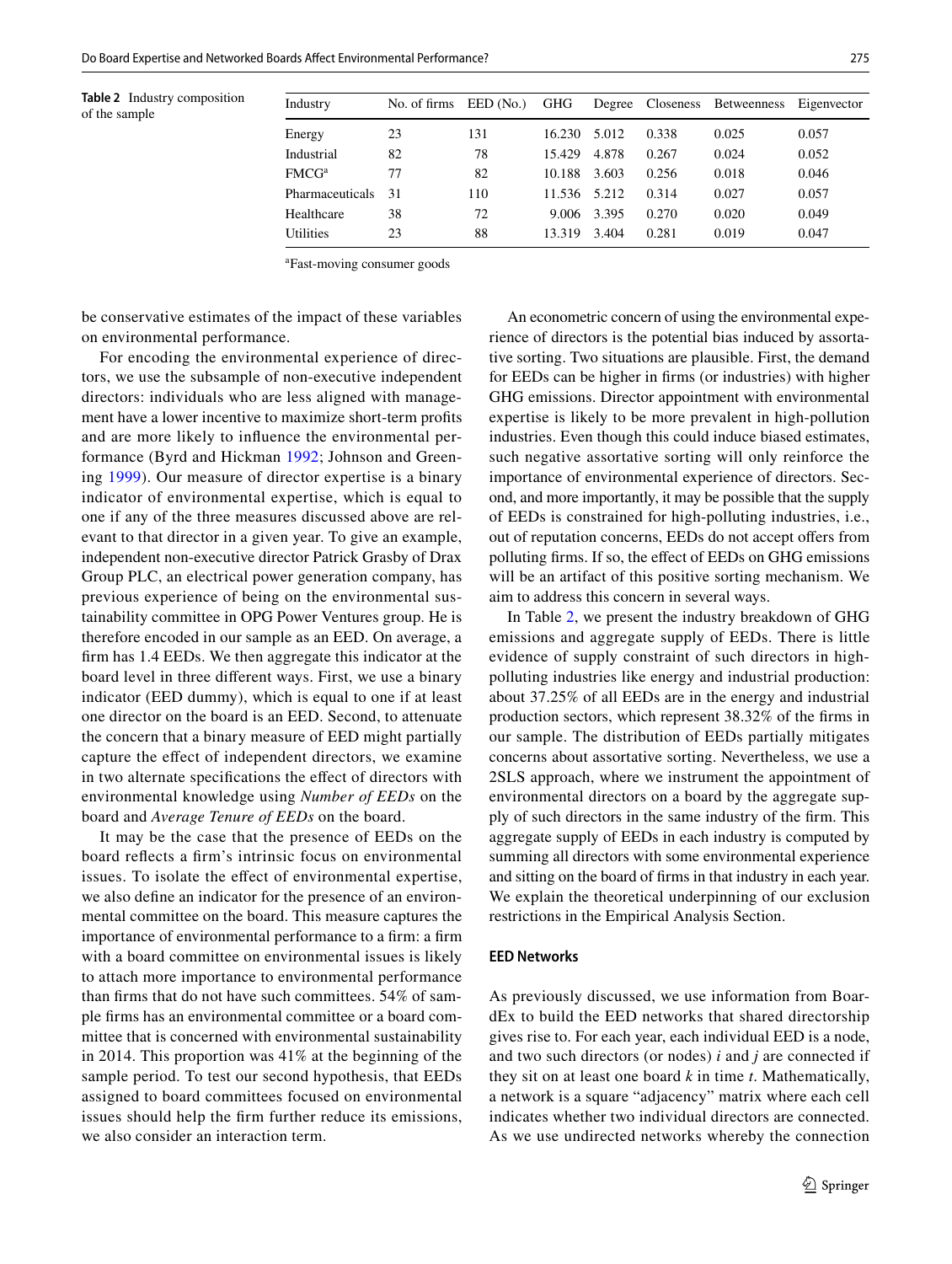<span id="page-7-0"></span>**Table 3** Network summary statistics

|                    | 2007  | 2008  | 2009  | 2010  | 2011  | 2012  | 2013  | 2014  |
|--------------------|-------|-------|-------|-------|-------|-------|-------|-------|
| No. of firms       | 353   | 353   | 354   | 356   | 353   | 352   | 354   | 354   |
| No. of directors   | 1254  | 1372  | 1029  | 1003  | 950   | 1026  | 885   | 961   |
| No. of connections | 458   | 503   | 524   | 528   | 616   | 562   | 663   | 624   |
| Mean degree        | 4.224 | 4.107 | 4.403 | 4.507 | 4.632 | 4.600 | 4.141 | 4.244 |
| Mean closeness     | 0.277 | 0.280 | 0.254 | 0.269 | 0.275 | 0.281 | 0.234 | 0.267 |
| Mean betweenness   | 0.022 | 0.026 | 0.023 | 0.021 | 0.029 | 0.029 | 0.032 | 0.025 |
| Mean Eigen vector  | 0.054 | 0.057 | 0.050 | 0.059 | 0.066 | 0.051 | 0.048 | 0.053 |

between two directors has no directional character (i.e., there is no assumption on the direction of the flow of information between two directors), the adjacency matrix is symmetric. Note that for our baseline analysis we focus on the network of non-executive EEDs only.

Our objective is to analyze how the relative importance or centrality of EEDs in the network afects a frm's environmental performance. The concept of connections quality or centrality is multidimensional. We focus on four basic dimensions widely used in the network literature (see Jackson [2010](#page-23-30)). The degree or the number of unique connections to other EEDs gives us the number of channels of information available. Second, closeness measures how easily an EED can reach all the other EEDs in the network. A high level of closeness indicates better interactions among EEDs without going through many intermediaries. Third, any director is more central in a network if she/ he is connected to more directors. This measure, betweenness, emphasizes the role of an EED as an intermediary in a given network. Finally, an EED is well-networked if she is connected to other EEDs who are also well-networked. Eigenvector measures EED's centrality based on the centrality of her frst-degree connections. Formal defnitions of these centrality measures can be found in "Appendix [4](#page-20-2)".

To obtain a measure of centrality at the board-level, we compute the average centrality measures for all the EEDs on the board in a given year. In Table [3](#page-7-0), we provide the time series of our centrality measures at the board level. On average, an individual frm is linked to 4 other frms (Degree) and this remains stable over time. The average closeness and betweenness measures of our sample are also stable over time. Given that the time series of the aggregate network are stable, our concern that the empirical results could be an artifact of the secular increase in aggregate board network is mitigated. In Table [2,](#page-6-0) we present the industry-wise breakdown of the network centrality measures. For example, energy and pharmaceuticals sectors have the highest degree and the highest level of closeness, which means that the EEDs in these industries can more easily communicate with other directors in the network and that information could be transmitted more quickly. They also have the highest Eigenvector centrality: EEDs in these sectors are connected to better-networked directors.

There are a few econometric issues with using network centrality measures. First, larger frms tend to have betternetworked boards (Larcker et al. [2013](#page-23-27)). We purge the frm size effects by regressing the four centrality measures on the log of frm size and the square of the log of frm size and using the residuals as size-adjusted centrality measures. Furthermore, if board centrality in the network is positively correlated with director quality, then our empirical test will simply capture the effect of better quality directors on GHG emissions. Ideally, an exogenous shock is required to establish the efect of board network on GHG emissions. However, an exogenous shock to board network that doesn't otherwise afect GHG emissions is not immediately obvious. We will discuss later our approach to address this concern.

### **Control Variables**

Following previous works on corporate environmental performance, we use a range of frm and industry-level observables in our baseline estimates to control for confounding factors (de Villiers et al. [2011;](#page-23-12) Rao and Tilt [2016](#page-23-7)).

First, to ensure that our results are not driven by the efect of independent directors, we control for the proportion of independent non-executive directors on the board *(% Non-Executive Directors*). Additionally, we control for a range of board governance variables. This includes the number of directors (*Board Size*), CEO duality whether the CEO is also the Chairman (*CEO Duality*), an indicator for the presence of a legal expert on the board (*Law Expert*), and the average number of years the frm's directors have served on the board ( *Board Tenure*). We also control for the institutional shareholding of frms (*%Shareholding-Institutions*) because institutional ownership is shown to be associated with better environmental performance (Johnson and Greening [1999](#page-23-29)).

Second, we control for frm characteristics that can afect environmental performance. We use frm age as a proxy for the technology that a frm has access to (*Firm Age*). We control for the standard set of fnancial measures like profitability (*ROA*), frm size (*Ln Sales*), and risk in the operating environment (*Volatility*). Following de Villiers et al.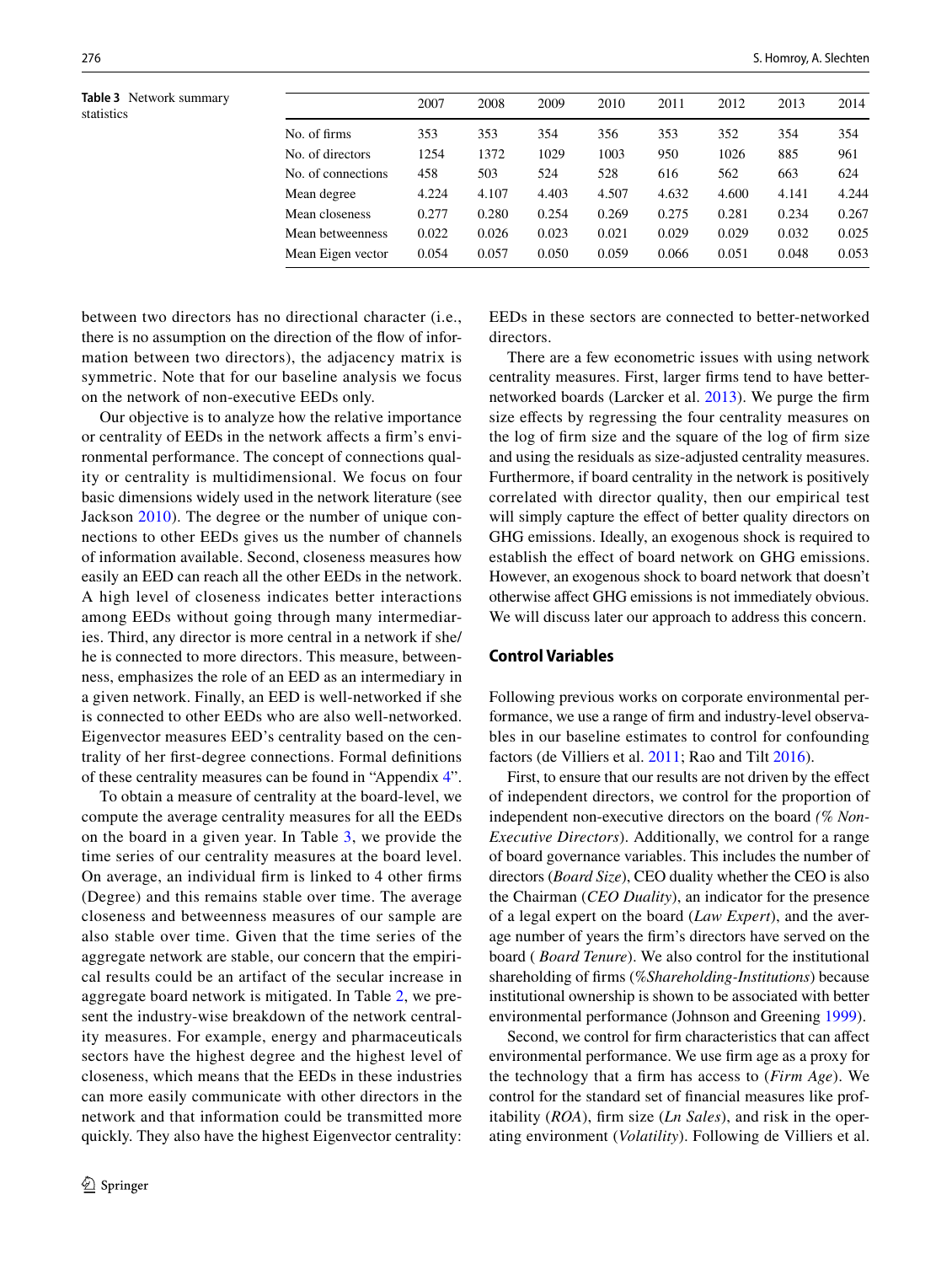[\(2011\)](#page-23-12), we also control for fnancial slack measured as cash or cash equivalents over total assets (*Slack*). To control for the capital structure of the frm, we use total debt over total equity as our measure of leverage (*Leverage*). Environmental performance may be afected by the investment opportunity set of a frm. For this reason, we control for market-to-book value (*MTBV*).

Finally, because the environmental performance of a frm may be related to the industry it operates in, we control for the Herfndahl-Hirschman index as a measure of industry competitiveness (*HHI*). The correlation matrix of the key variables is presented in Table [4.](#page-9-0)

In "Appendix [5](#page-21-0)", we also present univariate diferences for all observable frm characteristics for frms with and without EEDs. The results show that frms with EEDs have larger boards, lower degree, and lower GHG emissions. However, there are no statistically signifcant diferences in any other aspects. This partially mitigates our concerns that appointments of EEDs are non-random.

### **Empirical Analysis**

In this section, we examine how environmental performance of frms is afected by director skills and network connections. We frst present the results of a standard panel twoway fxed efects model. We then check that our fndings are not driven by endogeneity in environmental performance. Finally, we analyze the impact of EEDs on other corporate outcomes.

### **EEDs and Environmental Performance**

Our frst two hypotheses are that the presence of EEDs on a board and their assignment to board environmental committees afect the environmental performance of frms. We present the results in Table [5](#page-10-0) with robust standard errors clustered at the frm level. We estimate the following regression equation:

$$
GHG_{it} = \alpha_i + \delta_t + \beta^T \mathbf{Exp}_{it-1} + \gamma^T \mathbf{Z}_{it} + \epsilon_{it}
$$
 (1)

where *i* denotes the frm and *t* the year. Variables are defned as follows:  $GHG<sub>i</sub>$  is the total GHG emissions of firm *i* in year *t* (standardized by the threshold levels),  $\alpha_i$  is the firm fixed effect,  $\delta_t$  is the year fixed effect. Vector  $\mathbf{Z}_{it}$  contains the various frm, board and industry-level control variables discussed in the previous section.

The vector  $\mathbf{Exp}_{it-1}$  contains the variables of interest related to environmental expertise for firm  $i$  in year  $t - 1$ : the binary variable *EED dummy*, which is equal to one if at least one director on the board has some environmental experience, the binary variable *Environmental Committee* and the interaction term. As denoted by the subscripts, environmental expertise is measured in the year preceding GHG emissions. In establishing an association between board characteristics and environmental performance (and later for network centrality and environmental performance), reverse causal associations whereby an individual director with a background in environmental sustainability accepts positions in frms with better performance need close attention. We try to mitigate this concern in the following ways. First, we lag the independent variables by one year. This identifes board characteristics that predate emissions by at least one year. Second, our baseline estimates include year and frm fxed efects. Firm fxed efects control for timeinvariant unobservable frm characteristics that might simultaneously impact upon GHG emissions and the appointment of directors with environmental expertise. Year fxed efects capture the infuence of aggregate trends.

In column 1, we show that the presence of at least one director with environmental experience on the board is associated with lower GHG emissions. In column 2, we add the indicator for the presence of an environmental committee on the board. In this specifcation, we are trying to isolate the efect of director expertise from the frm's intrinsic focus on environmental issues. Both director expertise and the presence of an environmental committee seem to be negatively associated with GHG emissions. The effect of board expertise on GHG emissions persists after controlling for the importance of environmental performance to the frm. In column 3, we add an interaction of board expertise in environmental issues and the presence of an environmental committee. This captures the efect of appointing a director with environmental expertise on environmental committees and allows us to test our Hypothesis [2.](#page-4-0) In addition to environmental committees and environmental expertise, the interaction term is also negatively associated with GHG emissions. Finally, as shown in columns 4 and 5, the economic and statistical signifcances of our results are not afected by the use of alternate measures of environmental experience of the board (i.e., *number of EEDs*, and *Average tenure of EEDs*).[4](#page-8-0)

<span id="page-8-1"></span>In gist, these estimates suggest that our frst two hypotheses are supported. These results provide evidence that the board of directors represents the concerns of wider stakeholders of the frm, over and above their fduciary responsibility of shareholder value maximization. Appointing EEDs on boards, and subsequently assigning them to

<span id="page-8-0"></span><sup>&</sup>lt;sup>4</sup> As a measure of robustness, we examine the effect of executive directors with environmental expertise (executive EEDs) using a dummy variable, *Executive- EEDs*, defned in a similar way as *EED Dummy*. We find a negative and statistically significant association between executive EEDs and GHG emissions (at a level of 5%). However, the coefficient  $(-0.008)$  is lower than the coefficients for nonexecutive EEDs from columns 1–3 of Table. Full results are available upon request.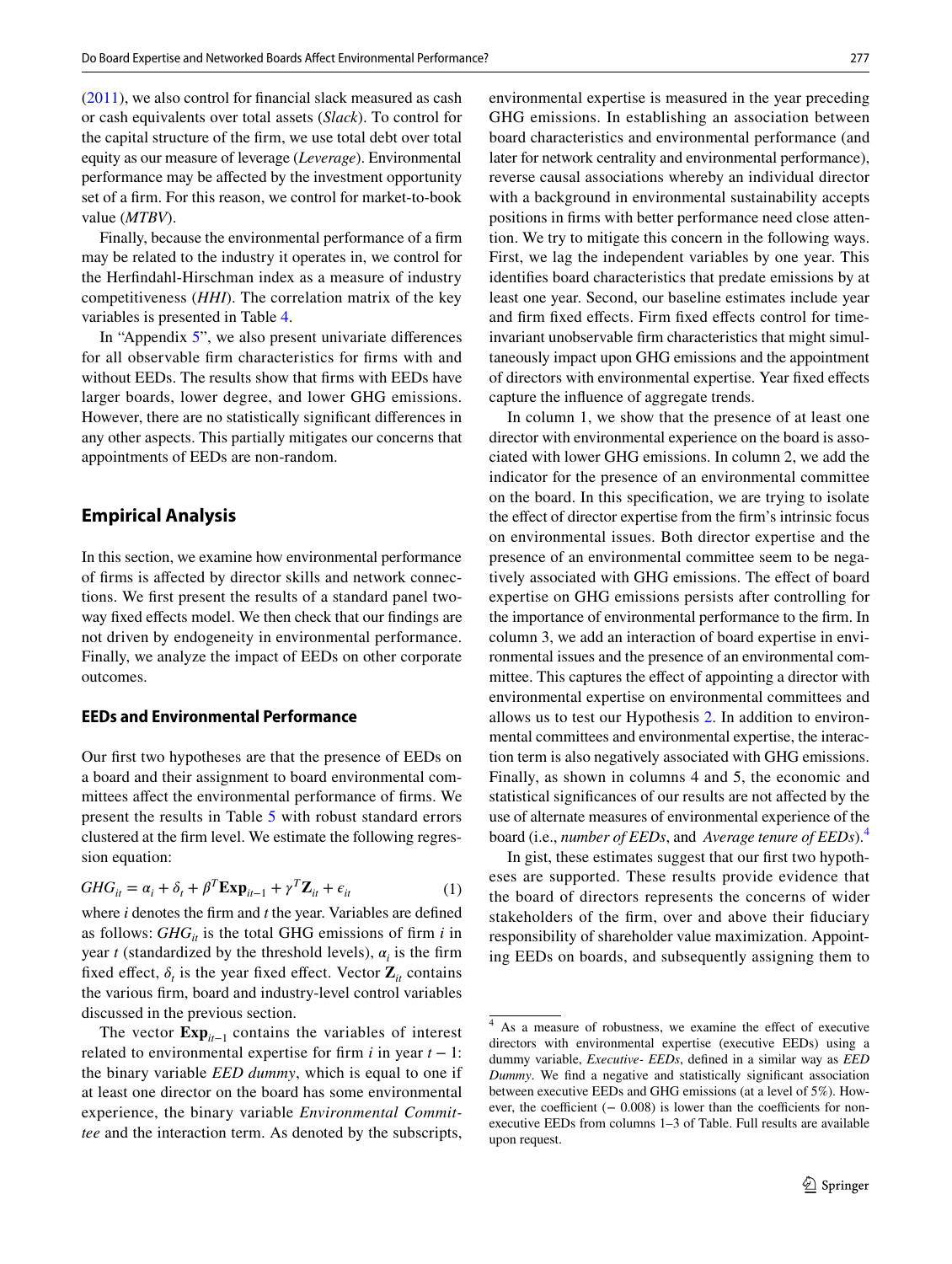<span id="page-9-0"></span>

| Table 4 Pearson correlations of key variables |                          |               |         |         |          |         |                |                |                        |                |                  |                 |                   |          |                       |               |                |          |                |           |    |
|-----------------------------------------------|--------------------------|---------------|---------|---------|----------|---------|----------------|----------------|------------------------|----------------|------------------|-----------------|-------------------|----------|-----------------------|---------------|----------------|----------|----------------|-----------|----|
|                                               | $\overline{\phantom{0}}$ | $\mathcal{L}$ | 3       | 4       | 5        | $\circ$ | 7              | $\infty$       | $\overline{10}$<br>C   | $\equiv$       | $\overline{c}$   | $\overline{13}$ | $\overline{4}$    | 15       | 17<br>$\overline{16}$ | $\frac{8}{2}$ | $\overline{0}$ | $\Omega$ | $\overline{c}$ | 22        | 23 |
| 1. ROA                                        |                          |               |         |         |          |         |                |                |                        |                |                  |                 |                   |          |                       |               |                |          |                |           |    |
| 2. MTBV                                       | $-0.08$                  |               |         |         |          |         |                |                |                        |                |                  |                 |                   |          |                       |               |                |          |                |           |    |
| 3. Ln Sales                                   | 0.12                     | 0.04          |         |         |          |         |                |                |                        |                |                  |                 |                   |          |                       |               |                |          |                |           |    |
| 4. Leverage                                   | $-0.13$                  | $-0.10$ 0.40  |         |         |          |         |                |                |                        |                |                  |                 |                   |          |                       |               |                |          |                |           |    |
| 5. Volatility                                 | $-0.25$                  | $-0.08$       | $-0.09$ | 0.04    |          |         |                |                |                        |                |                  |                 |                   |          |                       |               |                |          |                |           |    |
| 6. Slack                                      | $-0.24$                  | 0.12          | 0.08    | $-0.24$ | 0.20     |         |                |                |                        |                |                  |                 |                   |          |                       |               |                |          |                |           |    |
| 7. Firm Age                                   | 0.12                     | $-0.08$       | 0.33    | $0.07$  | $0.02\,$ | $-0.22$ |                |                |                        |                |                  |                 |                   |          |                       |               |                |          |                |           |    |
| 8. Shareholding                               | $0.01\,$                 | 0.14          | 0.19    | 0.11    | $-0.08$  | 0.15    | 0.24           |                |                        |                |                  |                 |                   |          |                       |               |                |          |                |           |    |
| 9. Board Size                                 | 0.03                     | 0.06          | 0.22    | 0.25    | 0.13     | 0.09    | $0.18\,$       | 0.16           |                        |                |                  |                 |                   |          |                       |               |                |          |                |           |    |
| 10. Non-executives                            | $0.10\,$                 | 0.16          | 0.08    | 0.19    | $-0.14$  | 0.13    | 0.21           | 0.29           | 0.24                   |                |                  |                 |                   |          |                       |               |                |          |                |           |    |
| 11. Avg. Board<br>Tenure                      | 0.02                     | 0.05          | 0.11    | 0.18    | 0.00     | $-0.19$ | 0.37           | 0.08           | 0.02<br>0.21           | $\overline{1}$ |                  |                 |                   |          |                       |               |                |          |                |           |    |
| 12. No. of law<br>expert                      | $-0.02$                  | $0.03\,$      | 0.14    | 0.00    | $-0.15$  | 0.04    | $-0.20$        | 0.14           | 0.27<br>64.0           | 0.06           | $\mathbf{I}$     |                 |                   |          |                       |               |                |          |                |           |    |
| 13. GHG emissions                             | $-0.18$                  | 0.16          | 0.44    | 0.28    | 0.33     | $-0.34$ | 0.47           | $-0.12$        | $-0.11$<br>$0.04\,$    | $-0.06$        | 0.01             |                 |                   |          |                       |               |                |          |                |           |    |
| 14. R&D                                       | 0.05                     | 0.38          | 0.25    | 0.09    | $-0.23$  | 0.30    | $-0.05$        | 0.43           | 0.37<br>0.19           | 0.00           | 0.03             | $-0.32$         |                   |          |                       |               |                |          |                |           |    |
| 15. Capital expenses                          | 0.43                     | 0.23          | 0.55    | 0.23    | $-0.24$  | 0.45    | 0.16           |                | 0.13<br>0.08           | 0.19           | $0.07\,$         | $-0.28$         | 0.12              |          |                       |               |                |          |                |           |    |
| 16. HH                                        | 0.04                     | 0.17          | 0.00    | 0.23    | 0.26     | $-0.33$ | $0.02$<br>0.39 | $0.18$<br>0.18 | 0.13<br>0.09           | $-0.08$        | 0.00             | 0.28            | 0.34              | 0.12     |                       |               |                |          |                |           |    |
| 17. EED dummy                                 | 0.09                     | 0.13          | 0.16    | 0.02    | 0.24     | 0.15    |                |                | 0.09<br>0.15           | 0.23           | 0.07             | $-0.37$         | 0.03              | $0.11$   | 0.01                  |               |                |          |                |           |    |
| 18. Number of<br><b>EED</b> <sub>s</sub>      | 0.12                     | 0.17          | 0.21    | 0.04    | 0.29     | 0.20    | 0.44           | 0.46           | 0.14<br>0.18           | 0.25           | 0.04             | $-0.39$         | 0.05              | 0.16     | 0.89<br>0.04          |               |                |          |                |           |    |
| 19. CEO duality                               | $-0.14$                  | $-0.08$       | 0.02    | 0.12    | 0.05     | 0.24    | 0.17           | $-0.26$        | $-0.01$<br>0.03        | 0.04           | 0.18             | 0.31            | $-0.13$           | 0.15     | 0.04<br>0.22          | 0.07          |                |          |                |           |    |
| 20. Degree                                    | 0.16                     | 0.14          | 0.34    | 0.45    | $-0.40$  | 0.45    | 0.12           | 0.56<br>0.59   | 0.22                   | $0.14$<br>0.16 | $0.13$<br>$0.15$ | $-0.27$         | 0.09              | $0.17\,$ | 0.10                  | 0.21<br>0.33  | $-0.03$        |          |                |           |    |
| 21. Closeness                                 | 0.13                     | 0.18          | 0.29    | 0.46    | $-0.37$  | 0.46    | 0.14           |                | 0.27<br>$0.08$<br>0.09 |                |                  | $-0.32$         | 0.14              | 0.19     | 0.14                  | 0.26<br>0.36  | $-0.06$        | 0.71     |                |           |    |
| 22. Betweenness                               | 0.14                     | 0.17          | 0.25    | 0.38    | $-0.31$  | 0.42    | 0.11           | 0.53           | 0.25<br>0.04           | 0.13           | 0.11             | $-0.30$         | 0.14              | 0.17     | 0.13                  | 0.23<br>0.33  | $-0.05$        | 0.73     | 0.68           |           |    |
| 23. Eigen vector                              | 0.10                     | 0.13          | 0.20    | 0.36    | 0.26     | 0.40    | 0.10           | 0.49           | 0.23<br>0.03           | 0.11           | 0.09             | $-0.25$         | $\overline{0.11}$ | 0.12     | 0.12                  | 0.19<br>0.30  | 0.02           | 0.65     | 0.75           | 1<br>0.87 |    |
|                                               |                          |               |         |         |          |         |                |                |                        |                |                  |                 |                   |          |                       |               |                |          |                |           |    |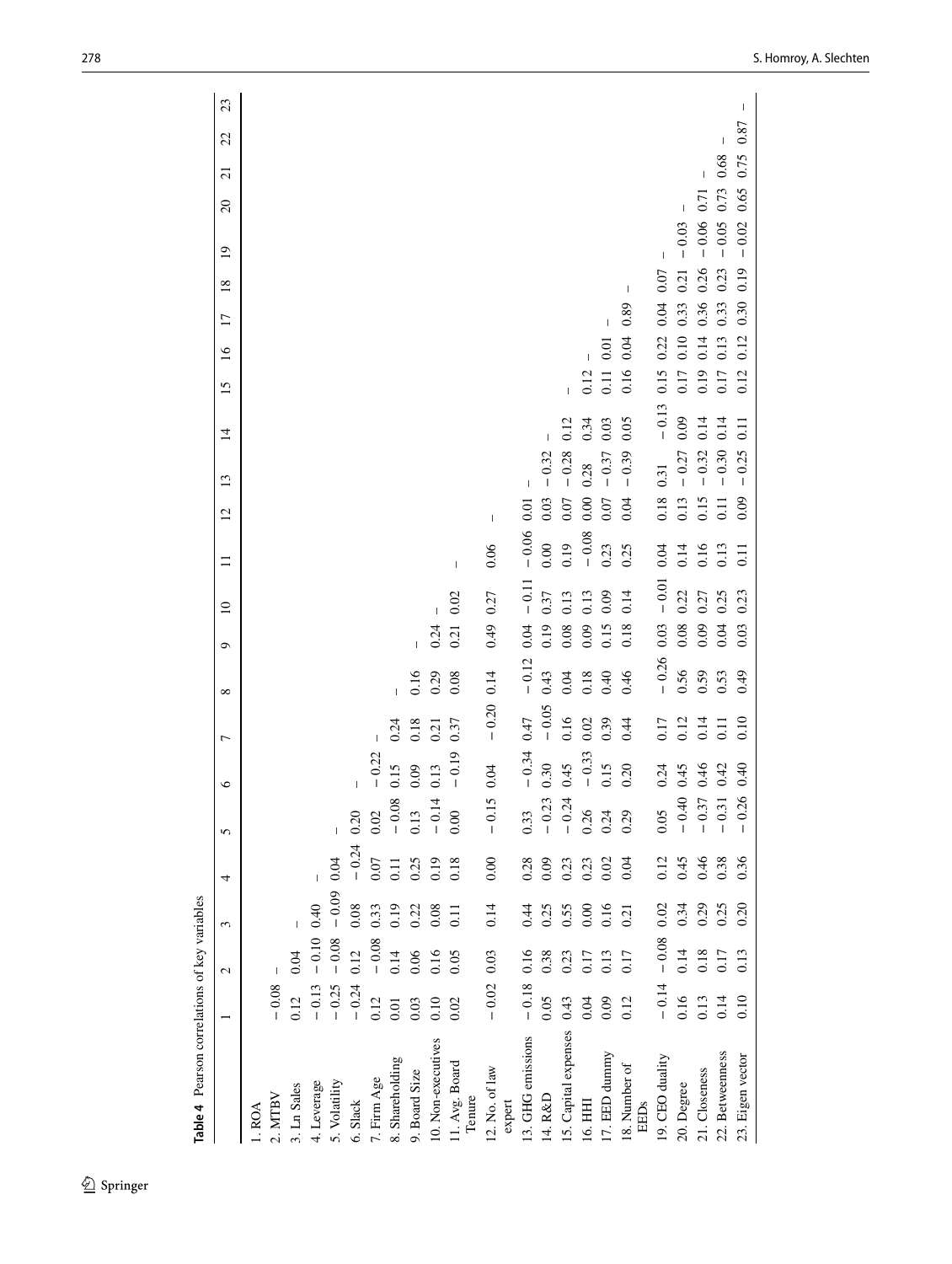<span id="page-10-0"></span>**Table 5** Director experience and GHG emissions

|                                                   | Dependent variable: GHG emissions |                       |                       |                       |                       |  |  |
|---------------------------------------------------|-----------------------------------|-----------------------|-----------------------|-----------------------|-----------------------|--|--|
|                                                   | (1)                               | (2)                   | (3)                   | (4)                   | (5)                   |  |  |
| EED dummy                                         | $-0.027**$<br>(0.013)             | $-0.021**$<br>(0.009) | $-0.015**$<br>(0.007) |                       |                       |  |  |
| <b>Environmental Committees</b>                   |                                   | $-0.011**$<br>(0.004) | $-0.010**$<br>(0.005) | $-0.014**$<br>(0.005) | $-0.009**$<br>(0.003) |  |  |
| EED dummy * Environ-<br>mental Committees         |                                   |                       | $-0.029**$<br>(0.010) |                       |                       |  |  |
| Number of EEDs                                    |                                   |                       |                       | $-0.049**$<br>(0.023) |                       |  |  |
| Number of EEDs * Environ-<br>mental Committees    |                                   |                       |                       | $-0.023**$<br>(0.008) |                       |  |  |
| Average Tenure-EEDs                               |                                   |                       |                       |                       | $-0.035**$<br>(0.015) |  |  |
| Average Tenure-EEDs*Env-<br>ironmental Committees |                                   |                       |                       |                       | $-0.018**$<br>(0.007) |  |  |
| %Shareholding-Institutions                        | $-0.023**$                        | $-0.016**$            | $-0.011**$            | $-0.015**$            | $-0.010**$            |  |  |
|                                                   | (0.011)                           | (0.008)               | (0.005)               | (0.006)               | (0.004)               |  |  |
| <b>Board Size</b>                                 | 0.019                             | 0.016                 | 0.014                 | 0.008                 | 0.001                 |  |  |
|                                                   | (0.013)                           | (0.012)               | (0.009)               | (0.007)               | (0.005)               |  |  |
| % Non-executive directors                         | 0.024                             | 0.019                 | 0.017                 | 0.002                 | 0.003                 |  |  |
|                                                   | (0.017)                           | (0.010)               | (0.013)               | (0.005)               | (0.003)               |  |  |
| Average Board Tenure                              | 0.000<br>(0.001)                  | 0.001<br>(0.002)      | 0.000<br>(0.000)      | 0.000<br>(0.000)      |                       |  |  |
| Law Expert                                        | 0.122                             | 0.128                 | 0.110                 | 0.093                 | 0.066                 |  |  |
|                                                   | (0.134)                           | (0.130)               | (0.125)               | (0.106)               | (0.091)               |  |  |
| Ln Sales                                          | $0.016*$                          | 0.012                 | 0.013                 | 0.015                 | 0.017                 |  |  |
|                                                   | (0.008)                           | (0.009)               | (0.010)               | (0.010)               | (0.013)               |  |  |
| <b>ROA</b>                                        | 0.004                             | 0.006                 | 0.001                 | 0.008                 | 0.003                 |  |  |
|                                                   | (0.003)                           | (0.005)               | (0.003)               | (0.006)               | (0.004)               |  |  |
| <b>MTBV</b>                                       | $-0.009$                          | $-0.013$              | $-0.011$              | $-0.017$              | $-0.012$              |  |  |
|                                                   | (0.008)                           | (0.008)               | (0.012)               | (0.010)               | (0.009)               |  |  |
| Leverage                                          | $-0.004$                          | $-0.000$              | $-0.001$              | $-0.003$              | $-0.001$              |  |  |
|                                                   | (0.008)                           | (0.002)               | (0.002)               | (0.003)               | (0.003)               |  |  |
| Slack                                             | $-0.002$                          | $-0.004**$            | $-0.002**$            | $-0.005**$            | $-0.003*$             |  |  |
|                                                   | (0.002)                           | (0.002)               | (0.001)               | (0.002)               | (0.002)               |  |  |
| Volatility                                        | 0.008                             | 0.006                 | 0.006                 | 0.003                 | 0.004                 |  |  |
|                                                   | (0.013)                           | (0.009)               | (0.008)               | (0.004)               | (0.004)               |  |  |
| <b>CEO</b> Duality                                | 0.134                             | 0.139                 | 0.138                 | 0.144                 | 0.139                 |  |  |
|                                                   | (0.122)                           | (0.129)               | (0.116)               | (0.120)               | (0.115)               |  |  |
| Firm Age                                          | 0.013                             | 0.010                 | 0.011                 | 0.017                 | 0.013                 |  |  |
|                                                   | (0.010)                           | (0.007)               | (0.011)               | (0.016)               | (0.010)               |  |  |
| HHI                                               | $-0.123$                          | 0.120                 | 0.120                 | 0.131                 | 0.118                 |  |  |
|                                                   | (0.104)                           | (0.100)               | (0.108)               | (0.115)               | (0.103)               |  |  |
| Year dummies                                      | Yes                               | Yes                   | Yes                   | Yes                   | Yes                   |  |  |
| Firm fixed effects                                | Yes                               | Yes                   | Yes                   | Yes                   | Yes                   |  |  |
| Constant                                          | $0.214***$                        | $0.202***$            | $0.187***$            | $0.224***$            | $0.206***$            |  |  |
|                                                   | (0.030)                           | (0.035)               | (0.046)               | (0.040)               | (0.065)               |  |  |
| Observations                                      | 3244                              | 3244                  | 3244                  | 3244                  | 3244                  |  |  |
| Adjusted- $R^2$                                   | 0.247                             | 0.253                 | 0.259                 | 0.242                 | 0.194                 |  |  |

Robust standard errors, clustered at the frm level are in brackets

\* *p <* 0.10, \*\* *p <* 0.05, \*\*\* *p <* 0.01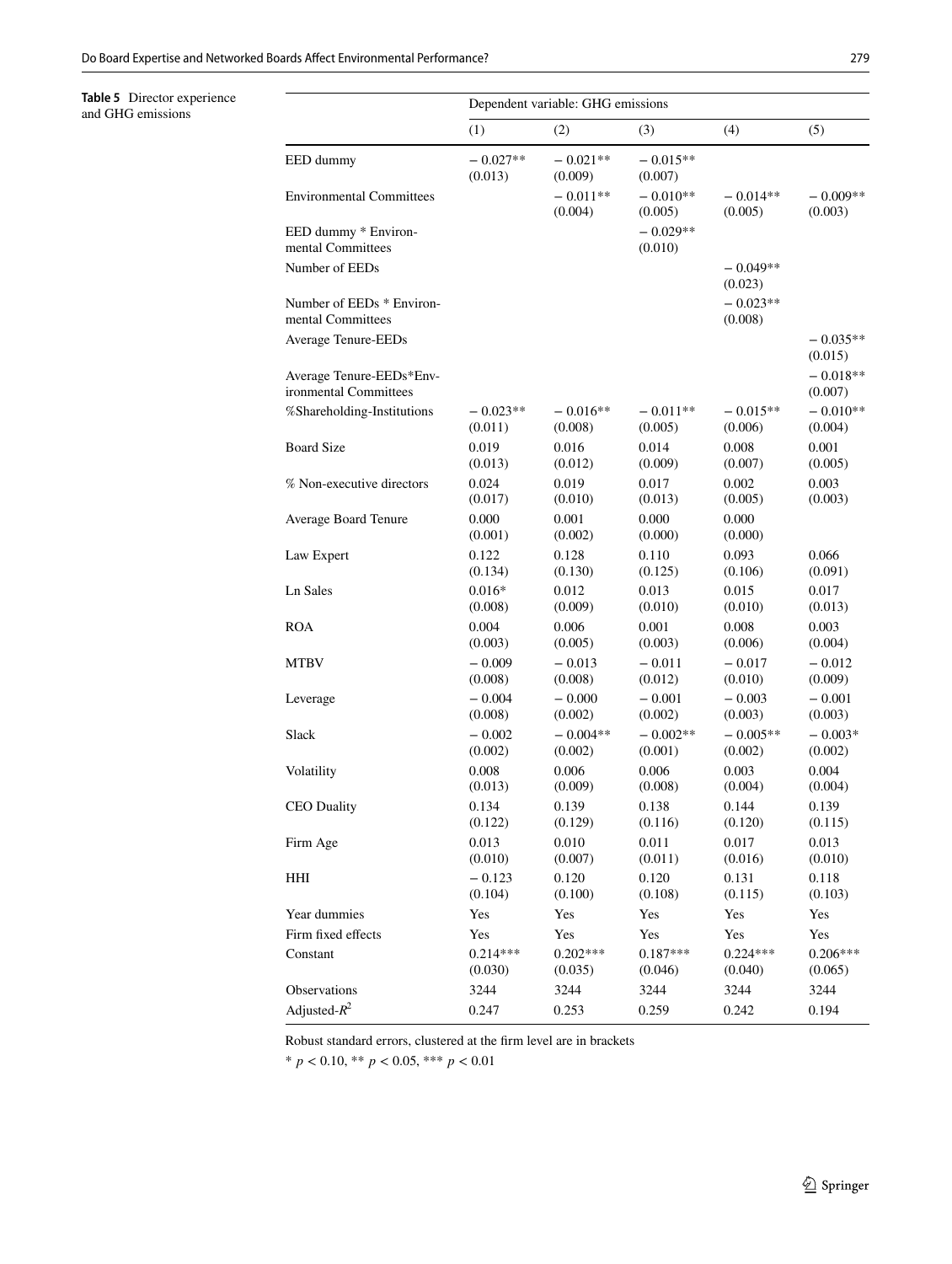environmental committees, is indicative of substantive environmental actions. This is evident in better environmental performance in terms of reduced GHG emissions. To quantify, a one-standard-deviation increase in the number of EEDs on the board is associated with a decrease in GHG emissions by 0.004 standard deviation. This implies that over 6 years, i.e., the average tenure of EEDs, the decrease in GHG emissions will be roughly 0.024 standard deviations. This is equivalent to a reduction of 56,000 tonnes of CO<sub>2</sub> equivalent for an average firm. The economic effect of EED appointment on GHG emissions is likely to be small because GHG emissions trade-off environmental sustainability and productive capacity. Moreover, due to the long-term nature of some environmental investments, the reduction in GHG emissions will probably be realized over a longer time period.

In addition to specifc skills related to environmental sustainability, EEDs can facilitate the exchange of information on environmental technologies across diferent frms (Hypothesis  $3$ ). We investigate the effect of network connections of EEDs on GHG emissions by estimating Eq. ([1\)](#page-8-1) augmented with a measure of network centrality:

$$
GHG_{it} = \alpha_i + \delta_t + \beta_1 \mathbf{Exp}_{it-1} + \beta_2 \text{Network}_{it-1} + \gamma^T \mathbf{Z}_{it} + \epsilon_{it}
$$
\n(2)

where the variable Network<sub>*it*−1</sub> is one of the four centrality measures previously defned for frm *i* in year *t* − 1: degree, closeness, betweenness, and eigenvector. As explained before, we use size-adjusted centrality measures in all our specifcations and lag the independent variables by one year.<sup>[5](#page-11-0)</sup> We present the results in Table [6](#page-12-0) with robust standard errors clustered at the frm level. In all the specifcations, we also control for the presence of EEDs (using EED dummy). We fnd that controlling for specifc environmental skills of directors, the network centrality of these directors has additional explanatory power for GHG emissions. All measures of centrality are negatively associated with GHG emissions, and such associations are statistically signifcant, except for the Degree. This is consistent with the resource dependence theory and tends to support our third hypothesis. The argument of value-destroying practices propagated through director networks does not seem to hold here. Director networks seem to improve a frm's ethical practices.

The degree is the number of other directors an EED is connected with (or the number of information channels), while the other centrality measures are diferent proxies of the quality of these information channels. Our fndings suggest that the quality rather than the number of connections between EEDs matters for environmental performance. An increase in the level of closeness implies that an EED will need fewer intermediaries to reach all the other boards in the network and so it will have a quicker access to the information available in other frms. An increase in the betweenness means that an EED will more often stand between pairs of boards in the network and will have a greater control over the information passing between these pairs. An increase in the eigenvector centrality measures implies that an EED is connected to more important boards with potentially many connections and more information channels. Like with appointments of EEDs, even though it is economically signifcant, the real effect of EED networks on GHG emissions is likely to be small. To quantify, a one-standard-deviation increase in the network centrality of EEDs on the board (measured by closeness) is associated with a decrease in GHG emissions by  $0.233 \times 10^{-4}$  standard deviation. This implies that over 6 years, i.e., the average tenure of EEDs, the decrease in GHG emissions will be roughly 0.00014 of a standard deviation. This is equivalent to a reduction of 39 tonnes of  $CO<sub>2</sub>$ equivalent. Again, it is very likely that given the statistical signifcance of our estimates, these GHG reductions will be realized over a longer time period.

Results from Tables [5](#page-10-0) and [6](#page-12-0) shed light on how some governance mechanisms can afect a frm's ethical behavior. We show that director expertise and network help the frm implement substantive ethical practices that improve its environmental performance (in terms of GHG emissions). Our fndings also suggest that the advisory role of directors through information provision is a key element in a frm's ethical behavior. From Tables [5](#page-10-0) and [6](#page-12-0), the two channels of information agglomeration seem to matter for frms' environmental performance. First, specifc skills of directors in environmental sustainability facilitate their advisory capacity and seem to improve environmental performance, especially if these EEDs are also sitting on board environmental committees (Hypotheses [1](#page-3-0) and [2](#page-4-0)). At the same time, these directors' better access to information regarding good environmental practices through board networks also positively infuences environmental performance (Hypothesis [3](#page-4-1)). These results indicate that, notwithstanding the potential for collusion, the professional network of directors helps in the propagation of ethical and sustainable practices.

## **Endogenous EED Appointment and Network Formation**

There are a few remaining econometric concerns. First, appointments of EEDs can be driven by time-varying unobservable characteristics or shocks. For example, it could be possible that appointment of directors with environmental expertise happens around other major changes in the frms. Only 13% of CEO turnovers and 7% of M&As coincide

<span id="page-11-0"></span><sup>5</sup> The reason why we dot include all the centrality measures in the same regression but add them one at a time is that they are highly correlated.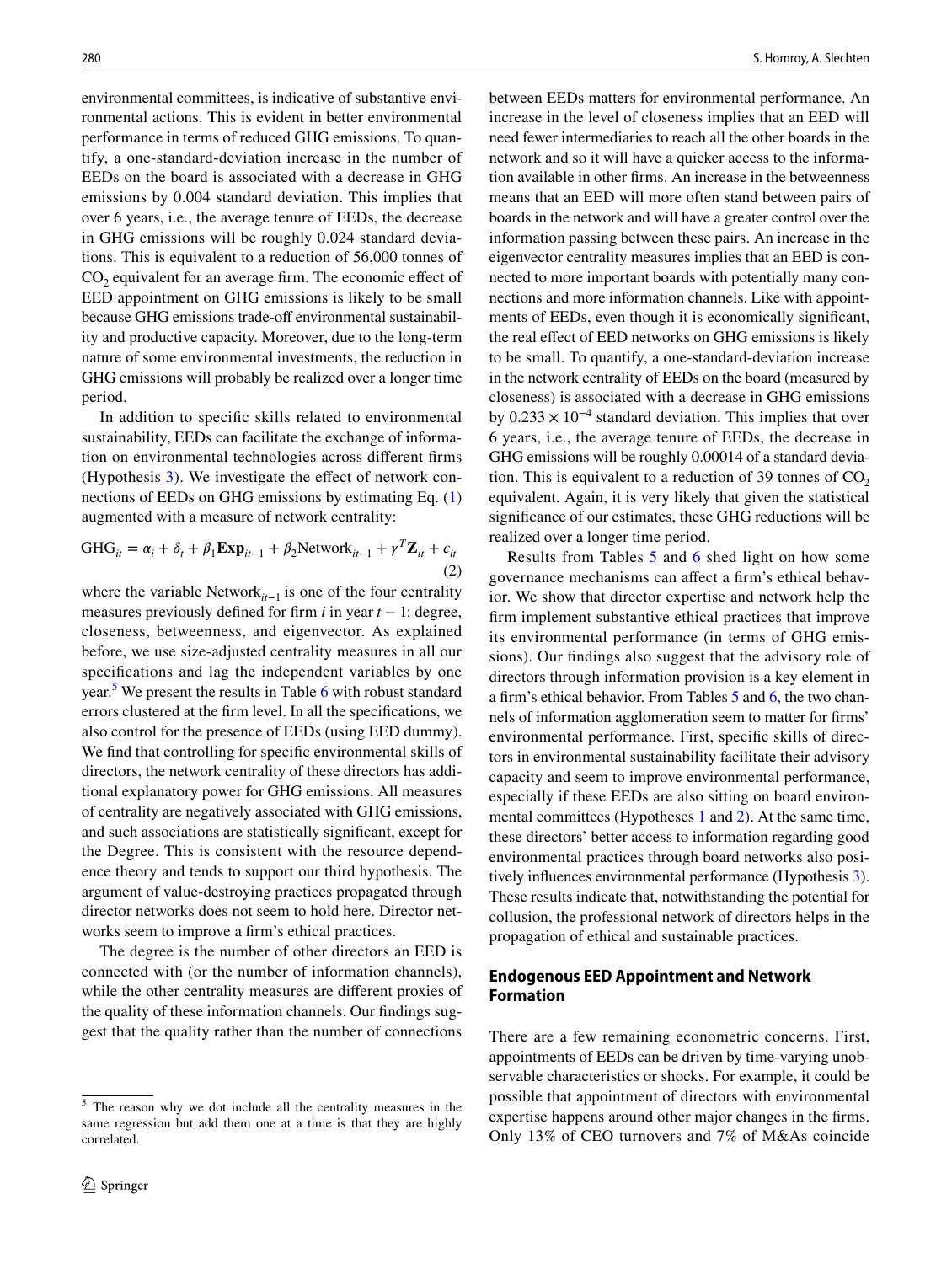<span id="page-12-0"></span>**Table 6** EED networks and

GHG emissions

|                            | Dependent variable: GHG emissions |                       |                       |                       |  |  |
|----------------------------|-----------------------------------|-----------------------|-----------------------|-----------------------|--|--|
|                            | (1)                               | (2)                   | (3)                   | (4)                   |  |  |
| Degree                     | $-0.018$<br>(0.013)               |                       |                       |                       |  |  |
| Closeness                  |                                   | $-0.038**$<br>(0.018) |                       |                       |  |  |
| <b>Betweenness</b>         |                                   |                       | $-0.029**$<br>(0.013) |                       |  |  |
| Eigen vector               |                                   |                       |                       | $-0.009**$<br>(0.003) |  |  |
| EED dummy                  | $-0.029**$                        | $-0.023**$            | $-0.017**$            | $-0.020**$            |  |  |
|                            | (0.012)                           | (0.010)               | (0.008)               | (0.009)               |  |  |
| %Shareholding-Institutions | $-0.020**$                        | $-0.019**$            | $-0.017**$            | $-0.0012**$           |  |  |
|                            | (0.008)                           | (0.008)               | (0.007)               | (0.006)               |  |  |
| <b>Board Size</b>          | 0.013                             | 0.014                 | 0.011                 | 0.013                 |  |  |
|                            | (0.009)                           | (0.008)               | (0.009)               | (0.009)               |  |  |
| % Non-executive directors  | 0.023                             | 0.025                 | 0.024                 | 0.026                 |  |  |
|                            | (0.012)                           | (0.015)               | (0.015)               | (0.018)               |  |  |
| Average board tenure       | 0.000                             | 0.000                 | 0.002                 | 0.000                 |  |  |
|                            | (0.001)                           | (0.001)               | (0.003)               | (0.000)               |  |  |
| Law expert                 | 0.119                             | 0.124                 | 0.113                 | 0.105                 |  |  |
|                            | (0.130)                           | (0.129)               | (0.128)               | (0.116)               |  |  |
| Ln Sales                   | $0.018*$                          | $0.014*$              | $0.012*$              | $0.018*$              |  |  |
|                            | (0.010)                           | (0.007)               | (0.007)               | (0.009)               |  |  |
| <b>ROA</b>                 | 0.006                             | 0.002                 | 0.004                 | 0.004                 |  |  |
|                            | (0.004)                           | (0.002)               | (0.003)               | (0.004)               |  |  |
| MTBV                       | $-0.008$                          | $-0.013$              | $-0.010$              | $-0.017$              |  |  |
|                            | (0.008)                           | (0.009)               | (0.011)               | (0.013)               |  |  |
| Leverage                   | $-0.009$                          | $-0.008$              | $-0.002$              | $-0.000$              |  |  |
|                            | (0.009)                           | (0.008)               | (0.002)               | (0.002)               |  |  |
| Slack                      | $-0.002$                          | $-0.003**$            | $-0.002**$            | $-0.004**$            |  |  |
|                            | (0.002)                           | (0.001)               | (0.001)               | (0.002)               |  |  |
| Volatility                 | 0.009                             | 0.006                 | 0.006                 | 0.006                 |  |  |
|                            | (0.019)                           | (0.015)               | (0.009)               | (0.009)               |  |  |
| R&D                        | $-0.017$                          | $-0.017$              | $-0.013$              | $-0.014$              |  |  |
|                            | (0.015)                           | (0.020)               | (0.014)               | (0.016)               |  |  |
| CEO duality                | 0.130                             | 0.122                 | 0.129                 | 0.140                 |  |  |
|                            | (0.122)                           | (0.128)               | (0.125)               | (0.126)               |  |  |
| HHI                        | 0.127                             | $-0.122$              | 0.117                 | 0.118                 |  |  |
|                            | (0.110)                           | (0.108)               | (0.102)               | (0.111)               |  |  |
| Firm Age                   | 0.011                             | 0.009                 | 0.013                 | 0.011                 |  |  |
|                            | (0.011)                           | (0.010)               | (0.009)               | (0.009)               |  |  |
| Year dummies               | Yes                               | Yes                   | Yes                   | Yes                   |  |  |
| Firm fixed effects         | Yes                               | Yes                   | Yes                   | Yes                   |  |  |
| Constant                   | $0.165***$                        | $0.154***$            | $0.133***$            | $0.148***$            |  |  |
|                            | (0.025)                           | (0.028)               | (0.041)               | (0.033)               |  |  |
| Observations               | 3244                              | 3244                  | 3244                  | 3244                  |  |  |
| Adjusted- $R^2$            | 0.344                             | 0.379                 | 0.395                 | 0.381                 |  |  |

Robust standard errors, clustered at the frm level are in brackets

 $*$   $p$  < 0.10,  $*$   $*$   $p$  < 0.05,  $*$   $*$   $*$   $p$  < 0.01

with the change in firms' status of having an environmental director or not. This partially addresses the concern that unobserved shocks are changing both GHG emissions and the appointment of environmental directors. Second, the presence of EEDs on boards can be sticky at the frm level over time. We fnd in our sample, 77, 72 and 70% of the frms that had at least one EED in period *t* also have them in periods  $t + 1$ ,  $t + 2$ ,  $t + 3$  respectively. It has been argued that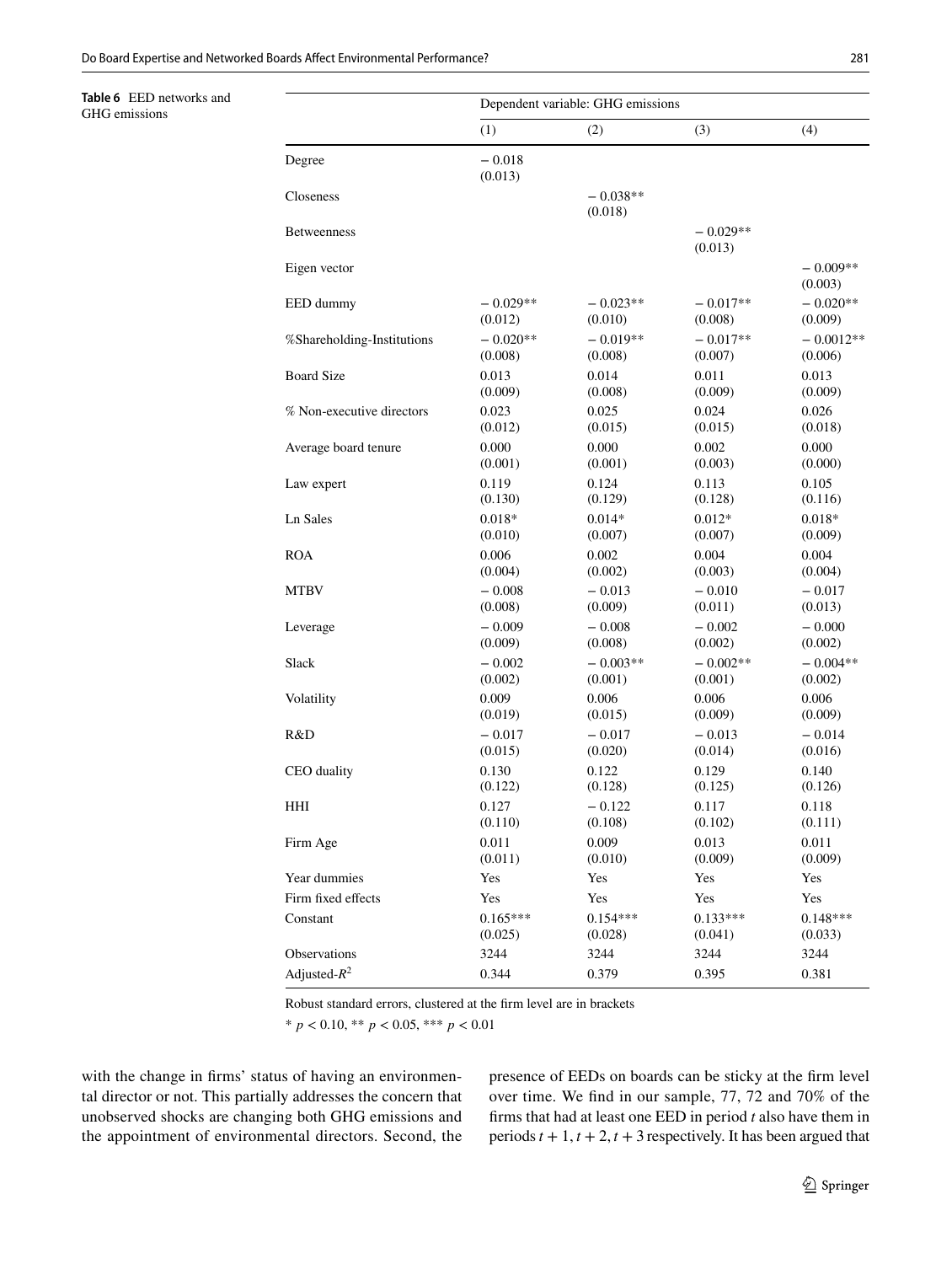<span id="page-13-1"></span>**Table 7** Controlling for endogeneity in director experience and GHG

|                                   | Dependent variables   |                       |                       |                       |
|-----------------------------------|-----------------------|-----------------------|-----------------------|-----------------------|
|                                   | <b>EED</b>            | GHG emissions         |                       |                       |
|                                   | (1)                   | (2)                   | (3)                   | (4)                   |
| Ln (Supply per seat)              | $0.281***$<br>(0.079) |                       |                       |                       |
| EED dummy                         |                       | $-0.022**$<br>(0.011) | $-0.021**$<br>(0.009) | $-0.015**$<br>(0.007) |
| <b>Environmental Committees</b>   |                       |                       | $-0.011**$<br>(0.004) | $-0.010**$<br>(0.005) |
| EED * Environmental<br>committees |                       |                       |                       | $-0.029**$<br>(0.010) |
| Control variables                 | Yes                   | Yes                   | Yes                   | Yes                   |
| Year dummies                      | Yes                   | Yes                   | Yes                   | Yes                   |
| Firm fixed effects                | Yes                   | Yes                   | Yes                   | Yes                   |
| Constant                          | $0.221***$<br>(0.033) | $0.223***$<br>(0.060) | $0.218***$<br>(0.041) | $0.206***$<br>(0.059) |
| First stage <i>F-Statistic</i>    | 12.65                 |                       |                       |                       |
| Observations                      | 3244                  | 3244                  | 3244                  | 3244                  |
| Adjusted- $R^2$                   | 0.231                 | 0.237                 | 0.240                 | 0.249                 |

Robust standard errors clustered at the frm level are in brackets

 $*$  *p* < 0.10, \*\* *p* < 0.05, \*\*\* *p* < 0.01

in cases of time-persistent regressors, instrumental variables regressions are preferred over fxed efects models (Angrist and Pischke [2008;](#page-22-11) Dass et al. [2014](#page-22-3)).

To address these two issues and ensure that the baseline results presented above are not driven by endogeneity in environmental performance, we estimate an IV-regression where we use the supply of EEDs at the industry level as an exogenous source of variation in the frm-level appointment of such directors. Our instrument is *Ln(industry supply of environmental directors per seat)*. Using a measure of industry supply as the exclusion restriction relies on the assumption that frms appoint directors with environmental expertise from within the same industry to leverage indus-try-specific knowledge.<sup>[6](#page-13-0)</sup> This is based on a few established results in corporate fnance. First, Knyazeva et al. [\(2013\)](#page-23-31) show that director labor market is highly localized. As industries tend to be geographically localized, we measure the supply of EEDs by identifying and summing all EEDs in every 2-digit SIC codes. This relatively broad defnition of an industry is based on a second result: outside directors are more likely to have executive experience in other frms at the time of appointment but are less likely to be from a firm's direct competitor (Linck et al. [2008](#page-23-32)). This industry supply is then scaled by the aggregate board size in the same

<span id="page-13-0"></span><sup>6</sup> If this assumption is relaxed, and environmental directors are appointed from across industry classifcations, the instrument will lack power in the frst-stage estimates.

industry to implicitly control for industry effects. The theoretical underpinning of this approach is that if the supply of EEDs in the industry increases, a greater supply of EEDs is likely to reduce the search cost for such appointments, but it doesn't directly impact upon GHG emissions at the frm level.

We present the 2SLS results in Table [7](#page-13-1) for the just identifed models. This is essentially a Heckman-type selection model where the dependent variable in the frst stage is the binary indicator EED. First, we check that the instrument is relevant in the frst-stage regression, which is presented in column 1. The instrument is positively associated with the board expertise in environmental affairs, and this association is statistically signifcant. Further, the F-statistics of the frst-stage regression is greater than 10, thereby mitigating concerns about the weak instrument. We present the second stage results in columns 2–4 with heteroscedasticity robust standard errors. The parameter estimates of board expertise in environmental issues are negative and are statistically signifcant. Our result that environmental expertise matters for ethical behavior does not seem to be driven by the potential endogenous selection of EEDs to boards.<sup>[7](#page-13-2)</sup>

<span id="page-13-2"></span><sup>7</sup> An alternative empirical strategy would be to look at new director appointments and subsequent environmental performance. This can, however, be potentially endogenous because frms can appoint EEDs precisely because they are trying to respond to environmental concerns.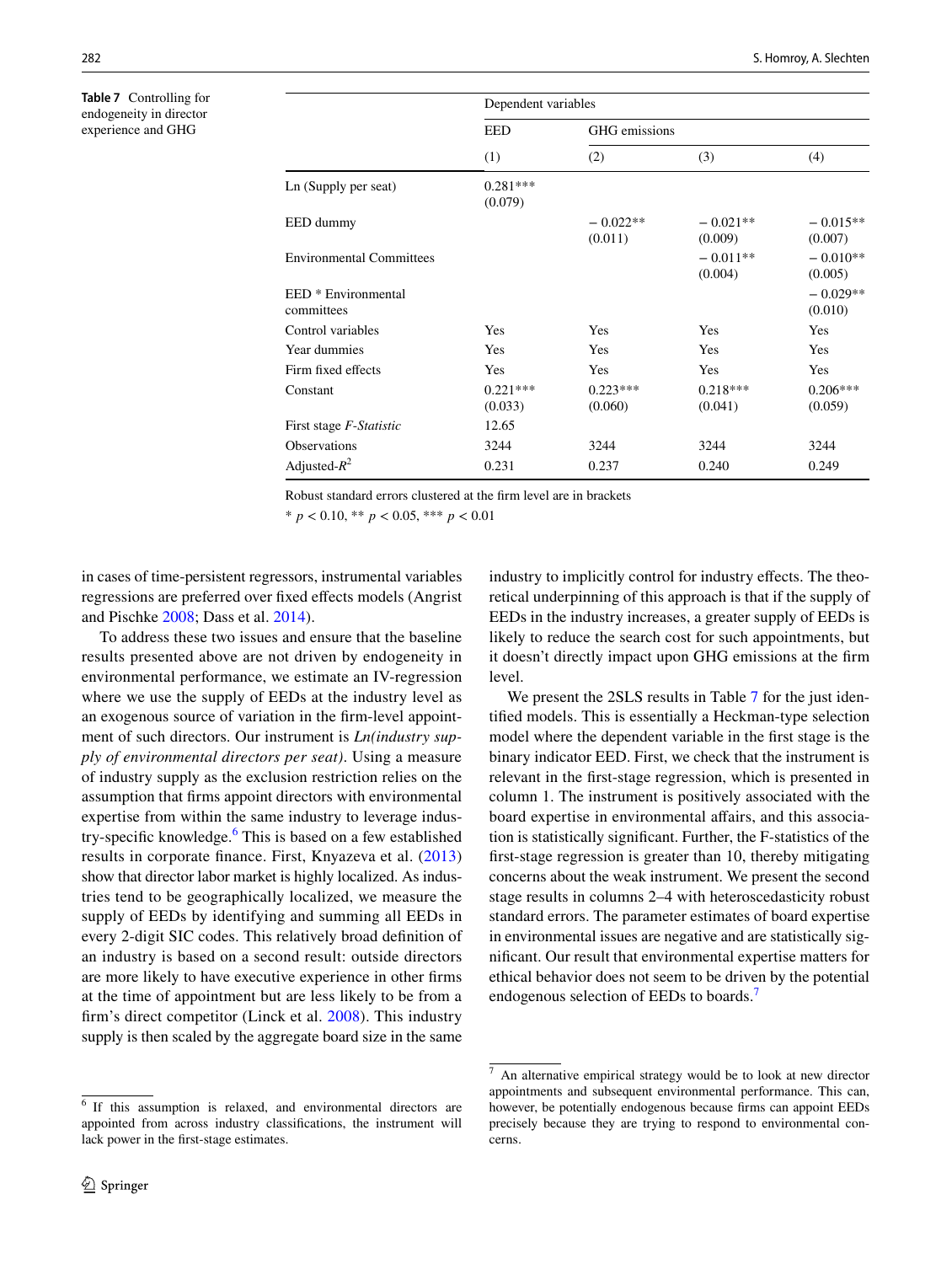<span id="page-14-0"></span>

| <b>Table 8</b> Controlling for |
|--------------------------------|
| endogeneity in board network   |
| and GHG emissions              |

|                                                                         | Dependent variable: GHG emissions |                       |                       |                       |                       |  |
|-------------------------------------------------------------------------|-----------------------------------|-----------------------|-----------------------|-----------------------|-----------------------|--|
|                                                                         | (1)                               | (2)                   | (3)                   | (4)                   | (5)                   |  |
| Panel A: Regressions with unchanged board sample                        |                                   |                       |                       |                       |                       |  |
| Degree                                                                  | $-0.017$<br>(0.014)               |                       |                       |                       |                       |  |
| Closeness                                                               |                                   | $-0.035**$<br>(0.018) |                       |                       |                       |  |
| <b>Betweenness</b>                                                      |                                   |                       | $-0.020**$<br>(0.010) |                       |                       |  |
| Eigen vector                                                            |                                   |                       |                       | $-0.009*$<br>(0.005)  |                       |  |
| EED dummy                                                               |                                   |                       |                       |                       | $-0.011**$<br>(0.005) |  |
| <b>Environmental Committees</b>                                         |                                   |                       |                       |                       | $-0.009**$<br>(0.004) |  |
| EED *Environmental Committees                                           |                                   |                       |                       |                       | $-0.023**$<br>(0.011) |  |
| Firm covariates                                                         | Yes                               | Yes                   | Yes                   | Yes                   | Yes                   |  |
| Year dummies                                                            | Yes                               | Yes                   | Yes                   | Yes                   | Yes                   |  |
| Firm fixed effects                                                      | Yes                               | Yes                   | Yes                   | Yes                   | Yes                   |  |
| Constant                                                                | $0.191***$<br>(0.044)             | $0.197***$<br>(0.039) | $0.186***$<br>(0.051) | $0.194***$<br>(0.047) | $0.207***$<br>(0.033) |  |
| Observations                                                            | 1404                              | 1404                  | 1404                  | 1404                  | 1404                  |  |
| Adjusted- $R^2$                                                         | 0.131                             | 0.166                 | 0.158                 | 0.160                 | 0.164                 |  |
| Panel B: Regressions with unchanged board and first-degree links Sample |                                   |                       |                       |                       |                       |  |
| Degree                                                                  | $-0.019$<br>(0.013)               |                       |                       |                       |                       |  |
| Closeness                                                               |                                   | $-0.041**$<br>(0.20)  |                       |                       |                       |  |
| <b>Betweenness</b>                                                      |                                   |                       | $-0.036**$<br>(0.012) |                       |                       |  |
| Eigen Vector                                                            |                                   |                       |                       | $-0.017**$<br>(0.008) |                       |  |
| EED dummy                                                               |                                   |                       |                       |                       | $-0.017**$<br>(0.005) |  |
| <b>Environmental Committees</b>                                         |                                   |                       |                       |                       | $-0.012**$<br>(0.004) |  |
| $EED*$<br><b>Environmental Committees</b>                               |                                   |                       |                       |                       | $-0.035**$<br>(0.016) |  |
| Firm covariates                                                         | Yes                               | Yes                   | Yes                   | Yes                   | Yes                   |  |
| Year dummies                                                            | Yes                               | Yes                   | Yes                   | Yes                   | Yes                   |  |
| Firm fixed effects                                                      | Yes                               | Yes                   | Yes                   | Yes                   | Yes                   |  |
| Constant                                                                | $0.152***$<br>(0.061)             | $0.158***$<br>(0.057) | $0.147***$<br>(0.063) | $0.150***$<br>(0.072) | $0.203***$<br>(0.063) |  |
| Observations                                                            | 1127                              | 1127                  | 1127                  | 1127                  | 1127                  |  |
| Adjusted- $R^2$                                                         | 0.137                             | 0.161                 | 0.152                 | 0.165                 | 0.163                 |  |

Robust standard errors clustered at the frm level are in brackets.

 $*$   $p$  < 0.10,  $*$   $*$   $p$  < 0.05,  $*$   $*$   $*$   $p$  < 0.01

Our second concern is related to the endogenous formation of director networks and the correlation between fnancial performance and environmental performance. Indeed, if director quality is positively associated with the size of her network (Masulis and Mobbs [2011](#page-23-2)), more successful frms (i.e., with better fnancial performance and also better environmental performance if these are correlated) may attract better directors, who are also those with a larger network. The estimated coefficients of the centrality measures will then be biased. In this section,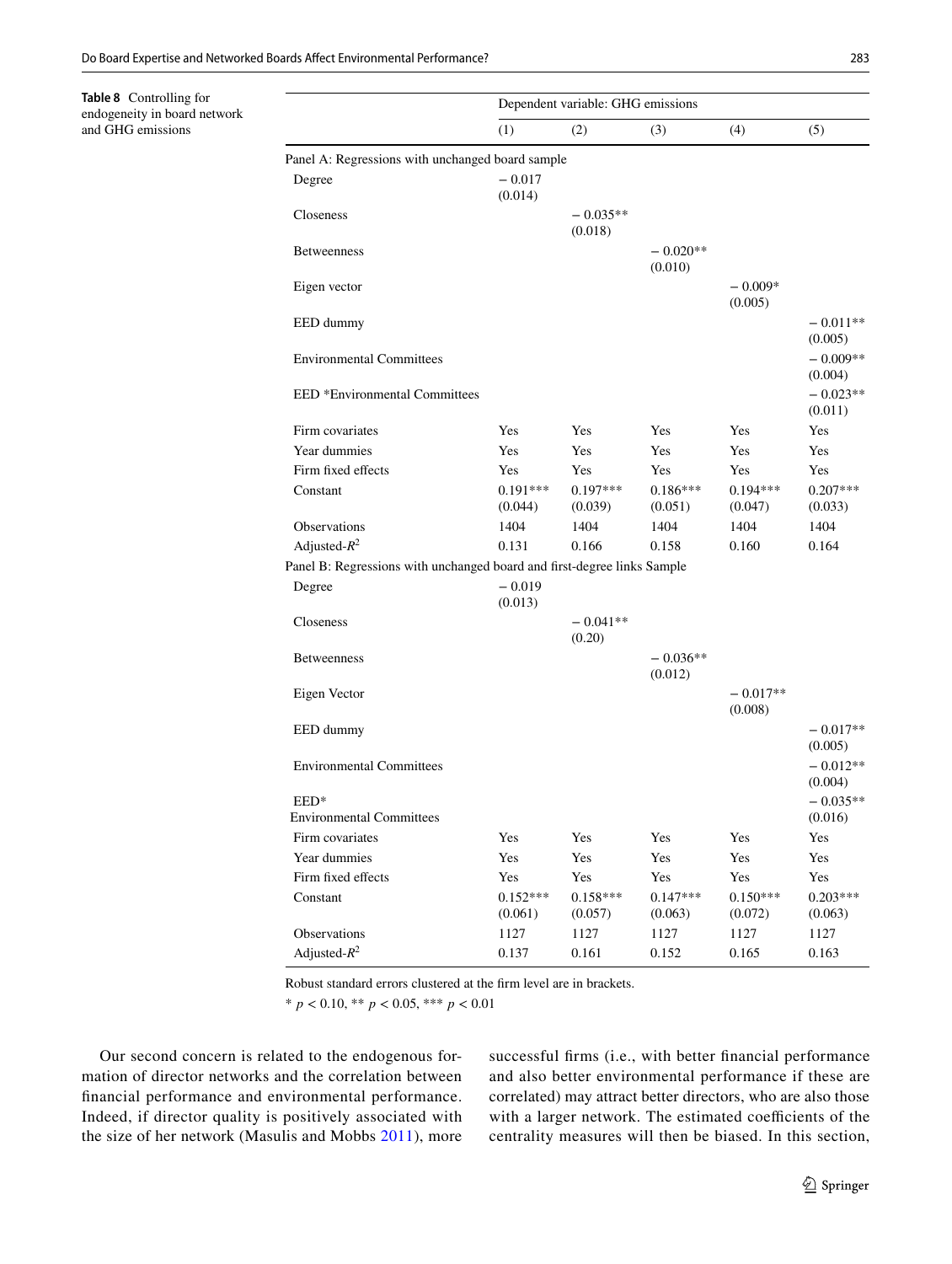we perform two tests to examine the likelihood that our results are driven by such associations between quality and network size.

To begin with, we reduce our analysis to a subset of frms whose board composition did not change from the previous year. This restricts the possibility of assortative sorting because the identity (and so the quality) of the directors on the board is the same. However, their network centrality will vary because they may sit on additional boards or through changes in board composition of other frms in the network. The results for the sample with this restriction are presented in panel A of Table [8.](#page-14-0) Second, we further restrict our sample to frms whose board composition as well as frst-degree network connections did not change from  $t - 1$  to  $t$  (the EEDs in this board are sitting on the same number of boards in times  $t - 1$  and  $t$ ). Any change in the board centrality measures (closeness, betweenness, and eigenvector) is likely to be caused only by changes in the compositions of other boards. Results with these restrictions are presented in panel B of Table [8.](#page-14-0) The results remain economically signifcant but vary in statistical signifcance due to smaller sample size.

While we cannot establish a causal link, these results also provide additional support to our hypothesis that director networks afect GHG through EEDs better access to information. In panel A, we report the negative association of better-networked EEDs with GHG emissions in a sample of unchanged board composition. In this sample, any variation in the centrality of the focal frm is caused by changes in the frst-degree connections or in the composition of other boards. Additional frst-degree connections are likely to simultaneously introduce better information and better monitoring of the EEDs sitting on the focal board: by sitting on a larger number of boards, these directors' actions are exposed to more peers; and this may have a positive impact on environmental performance. In panel B, we use a further restriction of unchanged frst-degree connections. This allows us to observe variations in the centrality of the focal frm caused only by variations in second-degree connections. Changes in second-degree connections are likely to improve the access to information, but may not have a direct effect on the monitoring of the focal firm. Indeed, the EEDs on the board of the focal frm is the same (unchanged board composition) and they are sitting on the same number of boards (i.e., they are connected to the same directors), but the other boards in the network may be better-connected. An increase in the centrality measures of other boards may also increase the centrality measures of the EEDs on the focal board, which can be interpreted as an increase in the quality of their connections, and so a better access to information. More broadly, this suggests that governance mechanisms enabling a better access to information may improve some corporate ethical practices.

### **EEDs and Other Corporate Policies**

In this section, we present a range of placebo tests to analyze the effect of EEDs on other corporate outcomes. In particular, we are interested in investigating whether the EEDs afect environmental performance through their specifc skills, or if these environmental skills capture the impact of some generic skills, which afect other frm outcomes as well. The underlying idea is to examine whether the appointment of EEDs refects the desire of frms to address sustainability issues or is it simply a by-product of other fnancial benefts that the EEDs might contribute toward. Specifically, we examine the effects of EEDs on CEO pay and CEO turnover. This is because non-executive directors have been shown to have an impact on the monitoring role of the board. We also examine the efect of EEDs and their networks on long-term investments.

#### **CEO Pay**

To attenuate the concern that our measure of EED captures the effect of board independence, we estimate the effect of EEDs and EEDs centrality on the log of CEO pay, controlling for fnancial and governance characteristics. Stylized results from the corporate governance literature show that board structure afects CEO pay (Chhaochharia and Grinstein [2009;](#page-22-12) Boyd [1994\)](#page-22-13). It is not immediately apparent how the presence of directors with specifc environmental expertise can directly afect CEO compensation. On the other hand, if these directors are appointed for generic skills as independent directors (and environmental expertise happens to be a subset of these generic skills) then better monitoring from the board can lead to lower CEO pay. Network connections of EEDs can also afect CEO pay because a better-networked board has access to better soft information in setting CEO compensation.

The results are reported in Table [9](#page-16-0) for EED dummy and the four measures of network centrality in columns (1)–(4), all including firm fixed effects. The coefficients of the EED dummy and the centrality measures are not statistically signifcant at conventional levels in any of the four specifcations. Therefore, it does not seem that frms with EEDs and better-networked EEDs have signifcantly diferent levels of CEO pay compared to frms without.

#### **CEO Turnover**

Board structure and independence have been shown to afect CEO turnover (Guo and Masulis [2015;](#page-23-26) Weisbach [1988](#page-23-33)). Again, to mitigate the concern that our measure of EED captures the efect of board independence, we also study how the presence of EEDs and their centrality in the EED network afect the dismissal of poorly performing CEOs.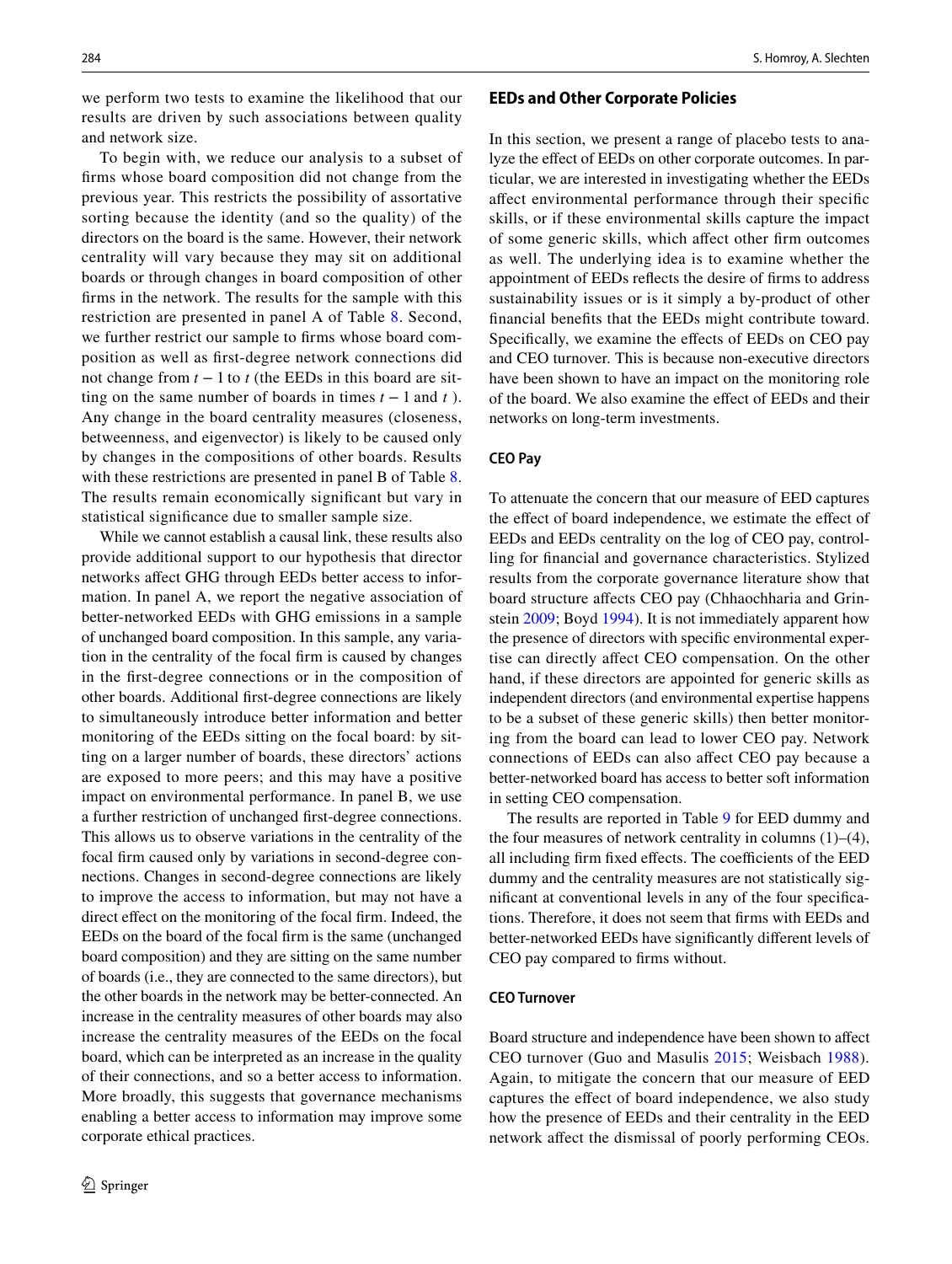|                     | Panel A              |                      |                      |                      | Panel B              |                      |                      |                      |
|---------------------|----------------------|----------------------|----------------------|----------------------|----------------------|----------------------|----------------------|----------------------|
|                     | CEO pay              |                      |                      |                      | CEO turnover         |                      |                      |                      |
|                     | (1)                  | (2)                  | (3)                  | (4)                  | (1)                  | (2)                  | (3)                  | (4)                  |
| EED dummy           | 0.008<br>(0.009)     | 0.011<br>(0.013)     | 0.013<br>(0.015)     | 0.010<br>(0.009)     | 0.012<br>(0.011)     | 0.018<br>(0.018)     | 0.016<br>(0.0014)    | 0.013<br>(0.015)     |
| Degree              | 0.000<br>(0.000)     |                      |                      |                      | 0.003<br>(0.005)     |                      |                      |                      |
| Closeness           |                      | 0.004<br>(0.004)     |                      |                      |                      | 0.013<br>(0.009)     |                      |                      |
| <b>Betweenness</b>  |                      |                      | 0.007<br>(0.005)     |                      |                      |                      | 0.008<br>(0.006)     |                      |
| Eigen vector        |                      |                      |                      | 0.003<br>(0.004)     |                      |                      |                      | 0.010<br>(0.009)     |
| Firm covariates     | Yes                  | Yes                  | Yes                  | Yes                  | Yes                  | Yes                  | Yes                  | Yes                  |
| Year dummies        | Yes                  | Yes                  | Yes                  | Yes                  | Yes                  | Yes                  | Yes                  | Yes                  |
| Firm fixed effects  | Yes                  | Yes                  | Yes                  | Yes                  | Yes                  | Yes                  | Yes                  | Yes                  |
| <b>Observations</b> | 3244                 | 3244                 | 3244                 | 3244                 | 3244                 | 3244                 | 3244                 | 3244                 |
| Adjusted $R^2$      | 0.112                | 0.124                | 0.128                | 0.126                | 0.108                | 0.119                | 0.116                | 0.125                |
|                     | Panel C              |                      |                      |                      | Panel D              |                      |                      |                      |
|                     | R&D                  |                      |                      |                      | Capital expense      |                      |                      |                      |
|                     | (1)                  | (2)                  | (3)                  | (4)                  | (1)                  | (2)                  | (3)                  | (4)                  |
| EED dummy           | $0.006**$<br>(0.002) | $0.014**$<br>(0.006) | $0.015**$<br>(0.005) | $0.011**$<br>(0.005) | $0.015**$<br>(0.004) | $0.029**$<br>(0.014) | $0.034**$<br>(0.016) | $0.021**$<br>(0.010) |
| Degree              | 0.002<br>(0.003)     |                      |                      |                      | 0.005<br>(0.004)     |                      |                      |                      |
| Closeness           |                      | $0.012**$<br>(0.005) |                      |                      |                      | $0.004**$<br>(0.002) |                      |                      |
| Betweenness         |                      |                      | $0.010**$<br>(0.005) |                      |                      |                      | $0.005**$<br>(0.002) |                      |
| Eigen vector        |                      |                      |                      | $0.017**$<br>(0.008) |                      |                      |                      | $0.006**$<br>(0.003) |
| Control variables   | Yes                  | Yes                  | Yes                  | Yes                  | Yes                  | Yes                  | Yes                  | Yes                  |
| Year dummies        | Yes                  | Yes                  | Yes                  | Yes                  | Yes                  | Yes                  | Yes                  | Yes                  |
| Firm fixed effects  | Yes                  | Yes                  | Yes                  | Yes                  | Yes                  | Yes                  | Yes                  | Yes                  |
| Observations        | 3244                 | 3244                 | 3244                 | 3244                 | 3244                 | 3244                 | 3244                 | 3244                 |
| Adjusted $R^2$      | 0.156                | 0.194                | 0.202                | 0.196                | 0.163                | 0.181                | 0.190                | 0.185                |

#### <span id="page-16-0"></span>**Table 9** EEDs and other corporate outcomes

Robust standard errors clustered at the frm level are in brackets

\* *p <* 0.10, \*\* *p <* 0.05, \*\*\* *p <* 0.01

Using information from BoardEx, we identify all cases of CEO turnover where the executive designated as CEO in *t* is diferent from that in *t* − 1. We exclude CEO turnover events that are within one year of the merger, acquisition, spin-off, and major corporate restructuring. We also exclude interim-CEOs and joint-CEOs from our analysis. Finally, if the age of the CEO is less than 60 years at the time of turnover, and if she/he does not appear as a CEO/Chairman in a

comparable firm within 2 years, $\frac{8}{3}$  $\frac{8}{3}$  $\frac{8}{3}$  we classify these events as forced turnovers. In panel B of Table [9](#page-16-0), we present the probit results for CEO turnovers.<sup>[9](#page-16-2)</sup> There does not seem to exist a statistically signifcant diference in the likelihood of

<span id="page-16-1"></span><sup>8</sup> We consider a role to be comparable if the CEO becomes a CEO/ Chairman of a frm which is in the same size decile as the previous firm.

<span id="page-16-2"></span><sup>&</sup>lt;sup>9</sup> The results are qualitatively similar for forced CEO turnover, and are available on request.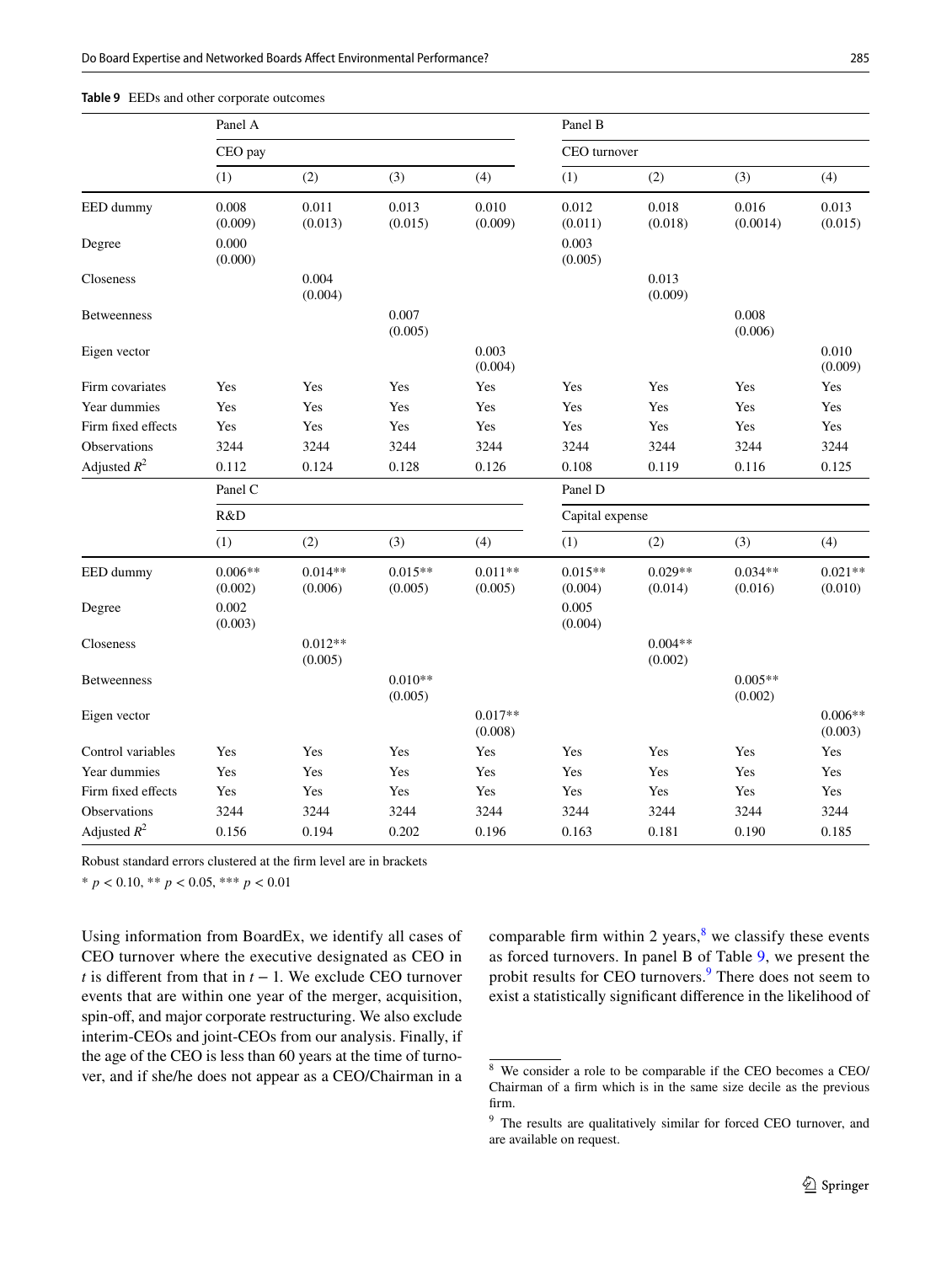CEO turnover for frms with and without EEDs. In addition, we fnd no statistically signifcant efect of EED centrality measures on CEO turnover. Together, these results reinforce the resource provision role of the EEDs.

#### **Research and Development and Capital Expenses**

Further, we look at the impact of EEDs on research and development (R&D) expenditures and capital expenditures. Improving environmental performance implies the adoption of environmental management practices, which impose costs on frms. In the case of GHG emissions, some of these costs may involve investments in new equipment using cleaner technologies (Clarkson et al. [2008;](#page-22-14) Fisher-Vanden and Thorburn [2011\)](#page-23-5) or investments in renewable energy generation (Ortiz-de-Mandojana et al. [2012](#page-23-9)). These expenditures are likely to be classifed as large capital expenditures or expenditures in research and development of new environmental technology.

We do not have consistent data on the dollar value of the investment in environmental technology. Instead, we rely on the result that the adoption of environmental management practices is linked to the level of a frm's R&D (Anton et al. [2004](#page-22-2)) and use total capital expenditures and R&D expenditures, of which environmental sustainability expenses will be a subset. If EEDs are appointed for their specifc skills or network centrality, one channel through which they could afect environmental performance is through R&D and capital expenditures.

In panel C, we present the results with natural log of R&D expenses as our dependent variable. Firms with EEDs and frms with better-networked EEDs have, on average, higher investments in research and development, and this positive association is statistically signifcant in all the four specifcations. In panel D, we present the results with the natural log of capital expenditure as our dependent variable. Again, the presence of EEDs and their network centrality are positively associated with capital expenditures.

These results suggest that better-networked EEDs act as conduits of information and innovation, which is consistent with our baseline hypotheses. This might be one potential channel through which EEDs afect GHG emissions.

# **Extensions and Robustness**

In this section, we present extensions of our main results. We also present the robustness of our fndings to alternate explanations and potential misclassifcations.

#### <span id="page-17-0"></span>**Table 10** EED announcement returns

|                   | $CAR (-1, +1)$       | $CAR (-3, +3)$       |
|-------------------|----------------------|----------------------|
|                   | (1)                  | (2)                  |
| EED appointments  | $0.013**$<br>(0.005) | $0.008**$<br>(0.003) |
| Control variables | Yes                  | Yes                  |
| Year dummies      | Yes                  | Yes                  |
| Industry dummies  | Yes                  | Yes                  |
| Observations      | 173                  | 173                  |
| Adjusted- $R^2$   | 0.187                | 0.179                |
|                   |                      |                      |

Robust standard errors clustered at the frm level are

in brackets. \*  $p < 0.10$ , \*\*  $p < 0.05$ , \*\*\*  $p < 0.01$ 

### **Does the Market Value EEDs?**

So far, we have examined how EEDs add value to the frm. In an interesting extension, we investigate if the market values the environmental expertise of directors. Using data on the date of announcement of director appointments from BoardEx, we conduct an event study to examine how investors react to EED appointments, controlling for frmspecifc heterogeneity. We use announcement date of director appointments from FTSE 350 frms within our sample period. Appointments are excluded if the announcement date is not available, or overlaps with other major corporate announcements. This yields a sample of 173 EED appointments, and 179 other director appointments.

We calculate the market-adjusted cumulative abnormal returns (CAR) around the announcement date for 3-day and 7-day windows, and regress the CARs on the *EED* dummy, with firm and industry controls. In Table [10,](#page-17-0) there is a small but statistically signifcant announcement efect for EED appointments to boards for both 3-day and 7-day windows.<sup>10</sup> It seems that the appointments of directors with environmental expertise are met with investor approval.

### **Technical Expertise**

By our classifcation of environmental experience, we may be employing an imperfect proxy of technical expertise. In other words, EEDs could potentially be a subset of directors with technical expertise. If so, we should get a stronger efect by using a measure of technical expertise. From information on their education and career background, we construct a measure of technical directors where directors have fnancial, engineering, legal, and technology expertise, in

<span id="page-17-1"></span><sup>&</sup>lt;sup>10</sup> We use information from the Announcement Date field of BoardEx and check for the robustness of our results using Efective Date. The results are similar in magnitude and signifcance.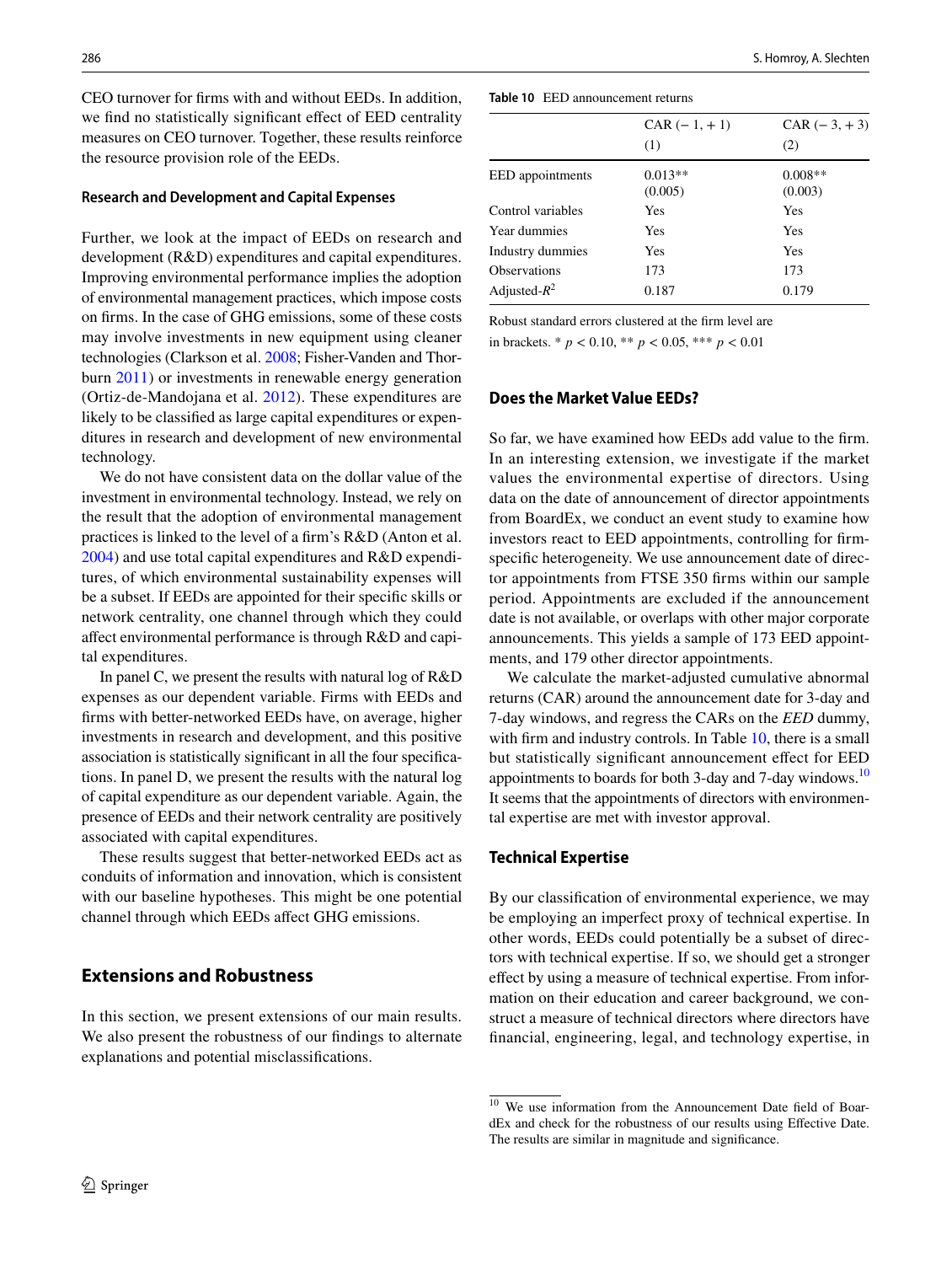addition to environmental expertise. Using this measure of board expertise, we re-estimate our baseline specifcations. The coefficient associated with this measure of technical expertise is negative but not statistically signifcant at conventional levels. Therefore, it does not seem that our baseline results are capturing the efect of technical expertise. Directors with specifc expertise in environmental issues seem to have an efect on GHG emissions. The results are presented in column 1 of "Appendix [6](#page-22-15)".

### **Impact of CEO EEDs**

Fich [\(2005\)](#page-23-34) and Fahlenbrach et al. ([2010](#page-23-35)) show that frms can beneft from appointing directors who are CEOs of other frms. We identify the subsample of those frm-years where there is at least one independent non-executive director who is a CEO of another listed frm, denoted as CEO EEDs. A large proportion of EEDs, (78%) not CEOs of other frms (non-CEO EEDs). We re-estimate our baseline specifcations discussed in the frst part of the Empirical Analysis section with these indicators for CEO and non-CEO environmental experience. We fnd that the presence of both CEO EEDs and non-CEO EEDs is associated with lower GHG emissions. The results are presented in columns 2 and 3 of "Appendix [6"](#page-22-15).

### **Alternate Measures of Environmental Performance**

While GHG emission is the most pressing of environmental concern, other measures of environmental performance need to be considered. In alternate specifcations, we test for the robustness of our results using emissions of other gases like sulfur and nitrogen oxides, ammonia, chlorofuorocarbons, etc., and hazardous and non-hazardous effluent release as measures of environmental performance.<sup>11</sup> The results (presented in "Appendix [7"](#page-22-16)) are consistent with our baseline estimates, albeit with smaller sample sizes.

# **Conclusion**

One of the major concerns of our times is to integrate economic and environmental well-being and there is institutional pressure on frms to be environmentally responsible is increasingly enforced. Firms may adopt either symbolic or substantive measures to improve the ethical and sustainable business practices. It is likely that the board of directors will be responsible to implement and monitor such practices. Therefore, the role of the board of directors in catering to

the interests of the wider stakeholders of the frm, over and above the traditional role of shareholder value maximization, is attracting the attention of academics and regulatory authorities. In this paper, we provide some insight into the resource provision role of the board of directors in frms' adoption of substantive environmental measures, i.e., the reduction in GHG emission. Explicitly, we focus on two possible channels. First, EEDs may have skills or expertise that suit them to provide information and strategic advice on ensuring substantive ethical practices. Second, EEDs can leverage knowledge on environmental strategies through shared directorships. For example, better-networked EEDs can improve a frm's ability to respond to shocks in environmental technology or anticipate regulatory changes on sustainability and consequently improve this frm's ethical practices.

Controlling for endogeneity concerns, we fnd that EEDs have an economically significant impact on GHG emissions: frms with board expertise in environmental sustainability have lower GHG emissions. We test for alternative explanations, and our results suggest that the efect of EEDs is likely to be a specific expertise effect rather than due to some general or technical skills. We also fnd that EEDs leverage their network connections on environmental issues. Finally, the appointment of directors with environmental expertise is received positively by the market. The paper also identifes investments in green technology as a potential mechanism through which directors can infuence a frm's sustainable practices. In gist, our results show that the market values the environmental expertise of directors and that these directors, through their advisory role, positively afect the adoption of substantive corporate ethical practices, e.g., investing in green technologies. In that respect, our results lend support to the debate on the role of the directors in catering to the interests of wider stakeholders of the frm.

In the light of the above fndings, an obvious question arises: can corporate ethical and sustainable practices be ensured by appointment of EEDs? It is not the case for a number of reasons. First, the appointment of directors with a set of specifc skills has opportunity costs. Appointing a director with environmental skills might mean keeping out a director with general or other specifc skills, which might be valuable to the frm. Second, if the environmental technology is industry-specifc then anti-trust laws may prohibit frms competing in the same product market to have shared directors. This constrains the supply of environmental directors to frms. Such appointments are likely to be endogenous selections where the benefts of such appointments outweigh the cost. Like voluntary compliance with environmental standards, director expertise and connectedness may not lead to better environmental performance for all frms.

Finally, corporate ethics and sustainability is a multidimensional issue, and cannot be wholly captured through

<span id="page-18-0"></span> $11$  We use information on both hazardous and non-hazardous effluent releases to land and water.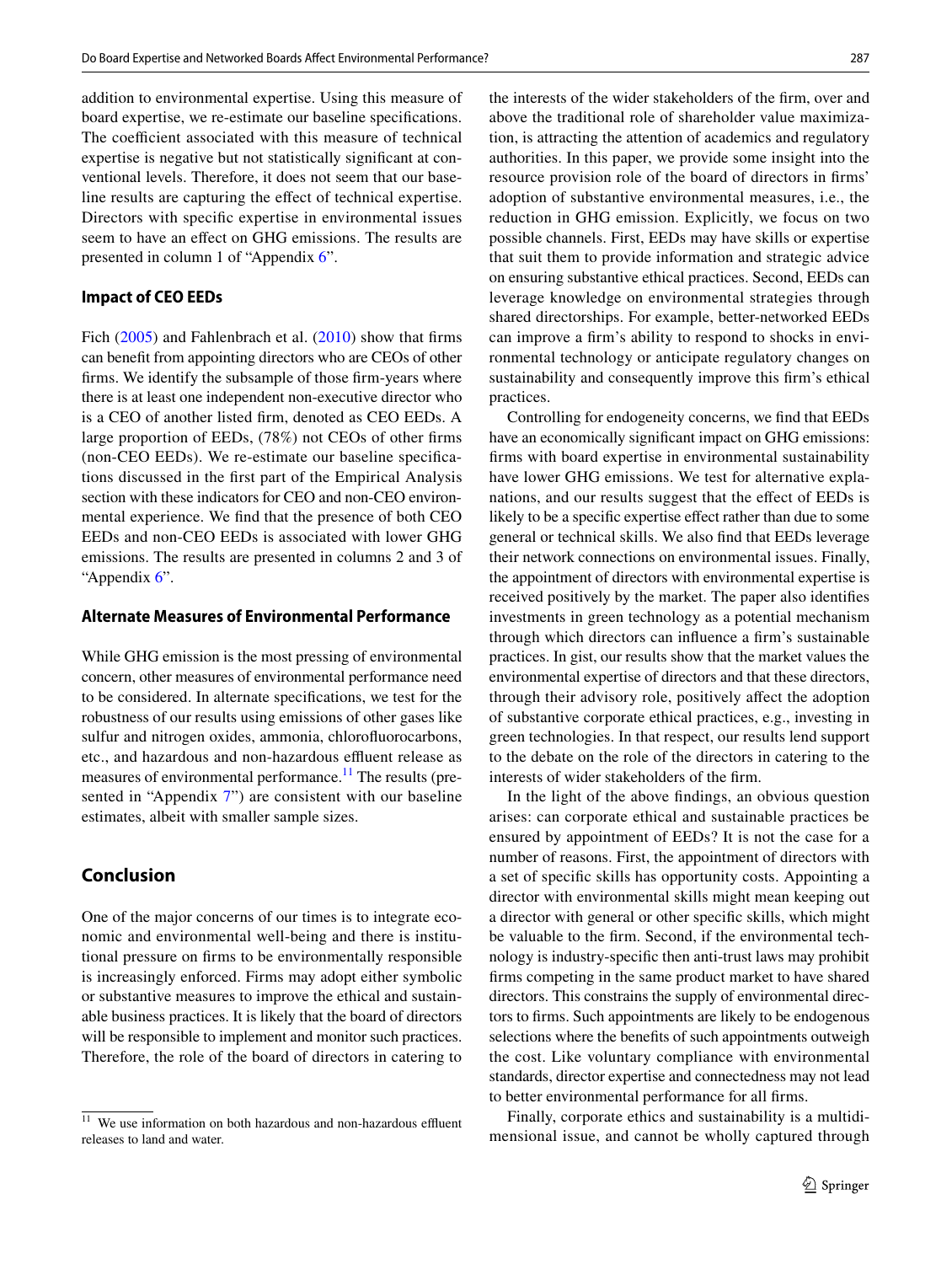reductionist measures of environmental pollution. The ethical and sustainability concerns of non-emitting industries can be diferent and our results will not be generalizable in that context. Our results, therefore, do not discount the importance of regulations on corporate ethical and sustainability practices.

**Open Access** This article is distributed under the terms of the Creative Commons Attribution 4.0 International License ([http://creativecom](http://creativecommons.org/licenses/by/4.0/)[mons.org/licenses/by/4.0/](http://creativecommons.org/licenses/by/4.0/)), which permits unrestricted use, distribution, and reproduction in any medium, provided you give appropriate credit to the original author(s) and the source, provide a link to the Creative Commons license, and indicate if changes were made.

# <span id="page-19-0"></span>**Appendix 1: Variables Summary and Data Description**

| Key variables             | Source                      | Description                                                                                |
|---------------------------|-----------------------------|--------------------------------------------------------------------------------------------|
| Firm characteristics      |                             |                                                                                            |
| GHG emissions             | E-PRTR/own calcu-<br>lation | Emission of green<br>house gases normal-<br>ized by permissible<br>threshold               |
| <b>Other Gases</b>        | E-PRTR/own calcu-<br>lation | Emission of other gases<br>like ammonia, hydro-<br>gen sulfides, CFCs,<br>$NO_x SO_x$ etc. |
| Effluent release          | E-PRTR/own calcu-<br>lation | Hazardous and non-<br>hazardous waste                                                      |
| Return on assets<br>(ROA) | Datastream/world-<br>scope  | Net Income/Total<br>Assets                                                                 |
| <b>MTBV</b>               | Datastream/world-<br>scope  | Market value of equity/<br>book value of equity                                            |
| Firm Age                  | Thompson one                | Date company founded                                                                       |
| <b>Sales</b>              | Datastream/World-<br>scope  | Annual sales ('000<br>US\$)                                                                |
| Leverage                  | Datastream/World-<br>scope  | Debt to equity ratio                                                                       |
| Volatility                | Datastream/World-<br>scope  | Volatility in annual<br>stock price                                                        |
| Slack                     | Author's calculation        | Cash or cash equiva-<br>lents/Total Assets                                                 |
| HHI                       | Author's calculation        | Sum of squared market<br>shares of all firms in<br>an industry                             |
| R&D                       | Datastream/World-<br>scope  | Expenses in research<br>and development of<br>goods and                                    |
|                           |                             | services as percentage<br>of total assets                                                  |
| Capital expenses          | Datastream/World-<br>scope  | Capital expenditure as<br>percentage of total<br>assets                                    |

| Key variables                         | Source                        | Description                                                                                                                                                    |
|---------------------------------------|-------------------------------|----------------------------------------------------------------------------------------------------------------------------------------------------------------|
| <b>Board characteristics</b>          |                               |                                                                                                                                                                |
| <b>Board Size</b>                     | <b>BoardEx</b>                | No. of directors on the<br>board                                                                                                                               |
| %Non-executive<br>directors           | <b>BoardEx</b>                | Fraction of independent<br>directors                                                                                                                           |
| <b>Board Tenure</b>                   | Authors' calculation          | Average tenure of all<br>directors in a given<br>firm                                                                                                          |
| %Shareholding-<br>institutions        | <b>BoardEx</b>                | Proportion of shares<br>held by institutions<br>like banks.                                                                                                    |
| Environmental com- BoardEx<br>mittees |                               | Binary indicator for<br>board environmental<br>committees                                                                                                      |
| CEO duality                           | <b>BoardEx</b>                | CEO is also the Chair-<br>man                                                                                                                                  |
| Law experts                           | <b>BoardEx</b>                | Directors with a legal<br>qualification                                                                                                                        |
| CEO pay                               | <b>BoardEx</b>                | Salary+Bonus+Market<br>value of<br>shares+LTIPs+Black<br>scholes option value                                                                                  |
| CEO turnover                          | Authors' calculation          | Indicator for change<br>in the CEO of a firm<br>between two years.                                                                                             |
| <b>EEDs</b>                           | BoardEx and public<br>sources | Indicator that a direc-<br>tor has experience<br>in environmental<br>sustainability                                                                            |
| Network Centrality                    |                               |                                                                                                                                                                |
| Degree                                | BoardEx                       | The number of a node's<br>connections (see<br>"Appendix 4")                                                                                                    |
| Closeness                             | <b>BoardEx</b>                | The ease to reach the<br>other nodes in the<br>network (see "Appen-<br>$\operatorname{dix}$ 4")                                                                |
| <b>Betweenness</b>                    | <b>BoardEx</b>                | Sum of proportions for<br>all pairs of nodes $j$<br>and $k$ in which node<br><i>i</i> is on                                                                    |
|                                       |                               | the shortest path<br>between $j$ and $k$ ,<br>normalized by the<br>maximum possible<br>betweenness for the<br>network (see "Appen-<br>$\operatorname{dix}$ 4") |
| Eigen vector                          | <b>BoardEx</b>                | A node's eigenvector<br>is proportional to the<br>sum of eigenvector<br>values of all nodes<br>directly connected to<br>it (see "Appendix 4")                  |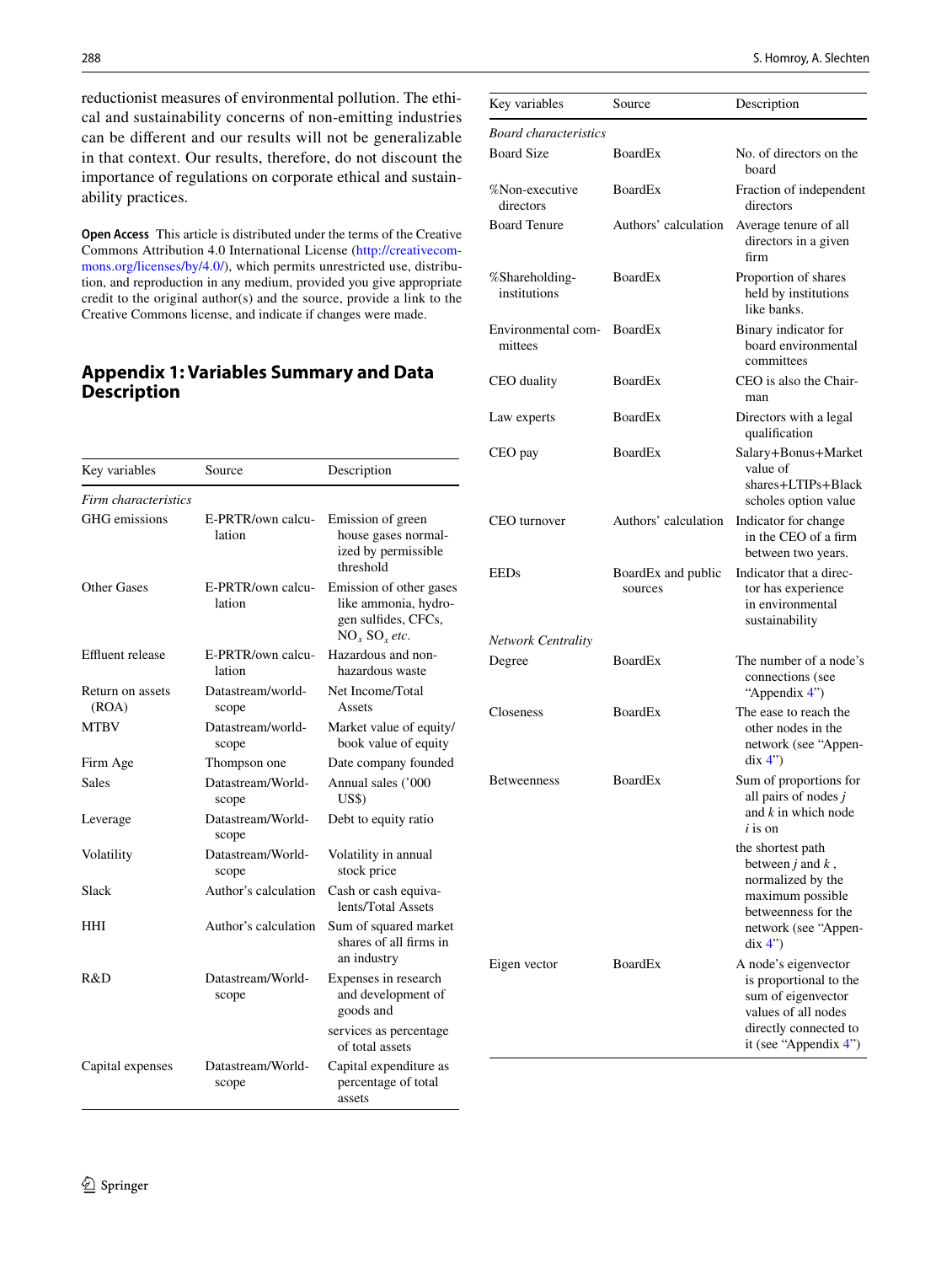### <span id="page-20-0"></span>**Appendix 2: GHG Emissions Algorithm**

As a measure of frms' environmental performance, we use frms' GHG emission data from the E-PRTR (Website: [http://prtr.ec.europa.eu/\)](http://prtr.ec.europa.eu/). The E-PRTR is the Europe-wide register that provides annual data on the amounts of pollutant releases to air, water, and land from 93 key pollutants (e.g., heavy metals, pesticides, greenhouse gases, and dioxins) as well as off-site transfers of waste and of pollutants in waste water from 43,464 industrial facilities in the EU Member States, Iceland, Liechtenstein, Norway, Serbia, and Switzerland over the period 2007–2014. The main advantage of the register is that data are comparable across countries and pollutants because data collection and reporting are standardized over all pollutants in all countries. A facility is defned as an operation unit of a frm focused on a narrowly defned process like packaging, bottling, etc.

Our original dataset downloaded from the E-PRTR website contains 561,075 observations. Each line of the dataset reports data on one particular pollutant released/transferred by one facility in one year as well as information about the category of the pollutant (greenhouse gas, pesticide, etc.) and information about the facility (e.g., address, activity sector, parent company, etc.). As a consequence, we may have several observations for the same facility within a year if this facility releases or transfers various types of pollutants per year. For example, the facility with  $ID = 9$  (Saint-Gobain Glass Polska Sp. Z o. o.) has three lines for the year 2011 in the dataset because this facility released two types of pollutant (NOx and Cadmium) and reported hazardous waste disposal in 2011.

As we are not interested in one particular pollutant, we aggregate pollutants in 7 categories defned on the E-PRTR website: Chlorinated organic substances, greenhouse gases (our variable of interest), heavy metals, inorganic substances, other gases, other organic substances, pesticides. We have also two categories for waste: hazardous and nonhazardous. Since the harmfulness of each pollutant difers and also the relative amount of each pollutant emitted differs, we cannot simply add the individual amounts of each pollutant to aggregate them in these 7 categories.

Each pollutant is reported in the E-PRTR if the emitted amount exceeds a reporting threshold. The reporting thresholds are set up by the European Commission based on their impact on human health and on the environment.<sup>[12](#page-20-3)</sup> We therefore normalize the emitted amount according to the reporting threshold and then sum these normalized amounts of pollutant belonging to the same category for each individual facility.

We fnally reshape the dataset to have only one observation per facility per year. Our dataset has now 208,735 lines. Each line contains information on the facility (address, parent company, and economic activity code) and the amount of pollutant by category. From this dataset, we extract all the facilities belonging to UK frms featured in the FTSE350 and aggregate pollution data at the frm level as explained in the Data Section of our paper.

### <span id="page-20-1"></span>**Appendix 3: Board Expertise Algorithm**

To identify directors with environmental expertise, we use data from BoardEx on the education and past expertise of directors in matters related to environmental sustainability. We classify directors as having prior experience in environmental issues if they have served on any of the following board-level committees in a previous role:

- 1. Health, Safety, Security, and Environment
- 2. Safety and Sustainable Development
- 3. Sustainability and Stakeholder Management
- 4. Corporate Responsibility
- 5. Sustainability
- 6. Safety, Ethics, and Environmental Assurance
- 7. Corporate Social Responsibility
- 8. Sustainable and Responsible Business
- 9. Health, Safety, Environment and Community
- 10. Ethics-Compliance-Corporate Responsibility
- 11. Safety, Health, and Environment
- 12. Sustainable Development
- 13. Risk and CSR
- 14. Environment, Health and Safety
- 15. CSR and Regulatory Issues
- 16. Corporate Compliance and Responsibility

In order to test for the robustness of our results, we also construct diferent measures by random sampling of these keywords. Data on EEDs are available from the authors' websites on request.

## <span id="page-20-2"></span>**Appendix 4: EEDs Centrality Measures**

The concept of centrality is multidimensional. In this paper, we focus on the four commonly used measures of centrality (see Jackson [2010](#page-23-30); Larcker et al. [2013\)](#page-23-27): Degree, Eigenvector, Closeness and Betweenness. We compute these measures for each EED in the network formed by shared directorship. To aggregate these measures at the board level, we compute the average centrality measures of the EEDs on the

<span id="page-20-3"></span> $12$  See Article 5 of the E-PRTR Regulation No 166/2006 of the European Parliament and of the Council of 18 January 2006 concerning the establishment of a European Pollutant Release and Transfer Register and amending Council Directives 91/689/EEC and 96/61/EC.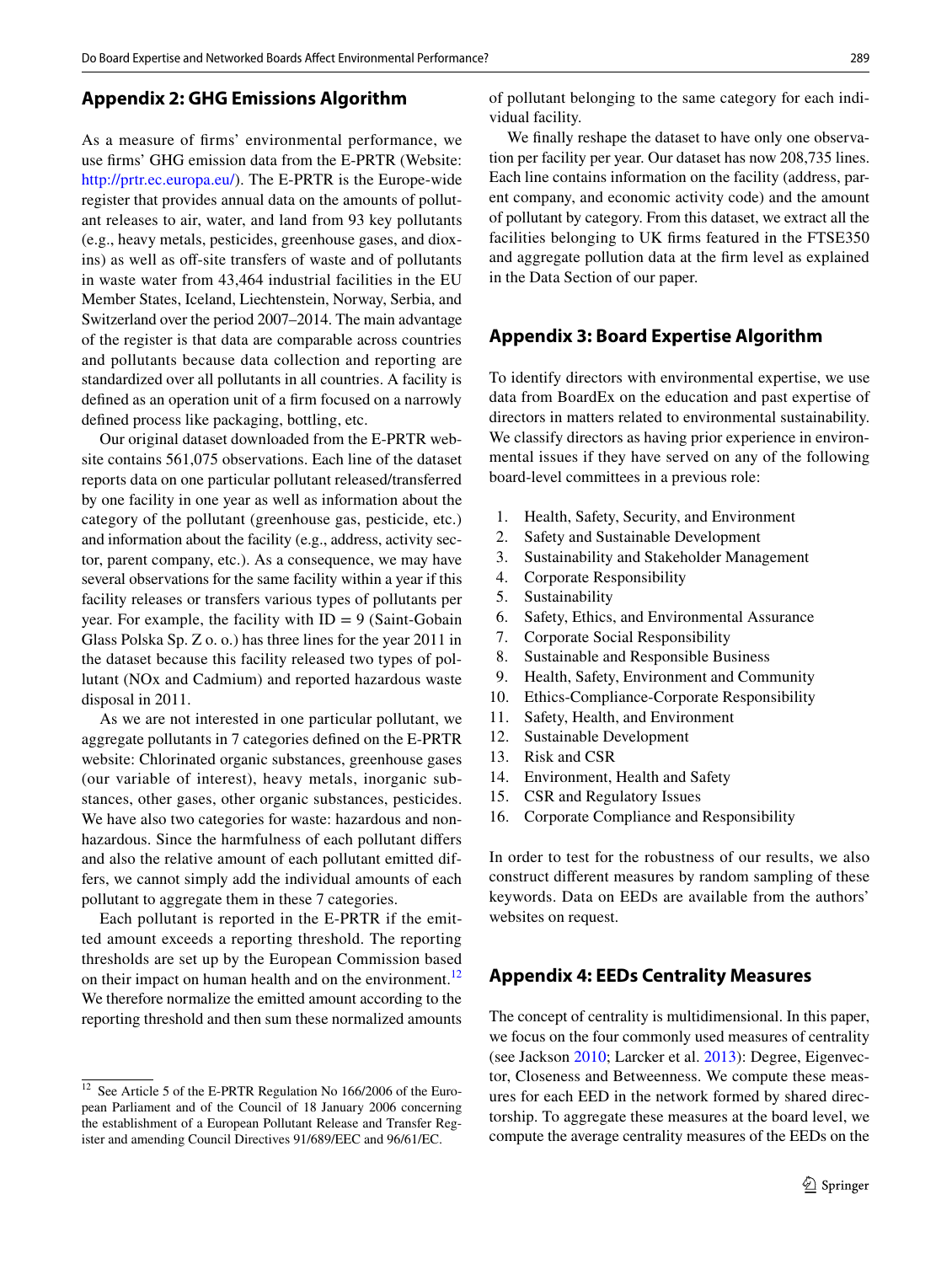board. We discuss the relevance of each of these measures below:

### 1. Degree

The simplest centrality measure is the count of the number of connections. A higher degree refects more pathways to access to information, and expertise. The degree centrality varies over time due to entry and exit of directors, and is normalized by  $n - 1$ , where *n* is the number of directors in the network.

$$
\text{Degree}_i = \sum_{j \neq i} d_{ij} \tag{3}
$$

 $d_{ij}$  is equal to 1 if directors *i* and *j* sit on the same board and 0 otherwise.

#### 2. Eigenvector

It can be argued that a director is more infuential when his individual connections are also well-networked. Unlike degree, which weights every link equally, the eigenvector weights links according to their eigenvector values. A nodes' eigenvector is proportional to the sum of the eigenvector values of all nodes directly connected to it. It is useful in determining who is connected to the most connected nodes. The eigenvector of a node is defned as

$$
e_i = \lambda^{-1} \sum_{j \neq i} d_{ij} e_j \tag{4}
$$

where  $\lambda$  is the eigenvalue. In our context, it is important to measure how central a director is in terms of its own degree but it also important to take into account the degrees of the directors he is connected to. If director *i* is connected to director *j*, who is very well connected (i.e., has a high degree), then director *i* has a greater opportunity to get access to information or infuence the rest of network.

#### 3. Closeness

This measures the ease to reach other nodes or how long it will take to spread information from one director to all other directors sequentially.

Closeness<sub>i</sub> = 
$$
\frac{n-1}{\sum_{j \neq i} l_{ij}}
$$
 (5)

where  $l_{ij}$  is the distance between directors *i* and *j*. In our network, a high closeness indicates a director who is close to others and can therefore quickly interact and communicate

with them without going through many intermediaries. High closeness makes information transmission quicker.

#### 4. Betweenness

The betweenness of a node is a measure of its role as an intermediary. Formally, node *i* betweenness is the sum of proportions for all pairs of nodes *j* and *k* in which node *i* is on the shortest path between *j* and *k*. It is normalized by the maximum possible betweenness for the network with *n* nodes. Mathematically, It is defned as

Betweenness<sub>i</sub> = 
$$
\sum_{j,k \neq i} \frac{P_i(j,k)/P(j,k)}{(n-1)(n-2)/2}
$$
 (6)

where  $P(j, k)$  is the number of shortest paths between *j* and  $k$  and  $P_i(j, k)$  is the number of shortest paths between *j* and *k* that goes through *i*. Directors with high betweenness are on the path of a large number of information fows and as such, able to infuence a large number of directors as well as be able to collect information quickly from many sources.

# <span id="page-21-0"></span>**Appendix 5: Univariate Comparison of Firms with and without EEDs**

|                                 | Means           |                                 | Difference  |
|---------------------------------|-----------------|---------------------------------|-------------|
|                                 | Firms with EEDs | Firms<br>without<br><b>EEDs</b> |             |
| <b>ROA</b>                      | 7.214           | 7.988                           | $-0.784$    |
| MTBV                            | 1.512           | 1.498                           | 0.014       |
| Ln sales                        | 17.248          | 17.507                          | $-0.259$    |
| Leverage                        | 0.575           | 0.560                           | 0.015       |
| Volatility                      | 0.034           | 0.040                           | $-0.006$    |
| Slack                           | 0.226           | 0.221                           | 0.005       |
| GHG emissions (nor-<br>malized) | 10.409          | 14.751                          | $-4.432***$ |
| R&D                             | 0.049           | 0.047                           | 0.002       |
| Capital expenditure             | 0.603           | 0.586                           | 0.017       |
| Firm Age                        | 2.898           | 3.137                           | 0.239       |
| <b>HHI</b>                      | 0.203           | 0.214                           | $-0.011$    |
| %Shareholding-insti-<br>tutions | 30.018          | 28.503                          | 1.515       |
| <b>Board Size</b>               | 8.648           | 7.501                           | $1.147**$   |
| % Non-executive direc-<br>tors  | 55.013          | 55.304                          | $-0.291$    |
| <b>CEO</b> Duality              | 0.228           | 0.235                           | $-0.007$    |
| Law Expert                      | 1.07            | 1.24                            | $-0.17$     |
| Average Board Tenure            | 6.18            | 6.39                            | $-0.19$     |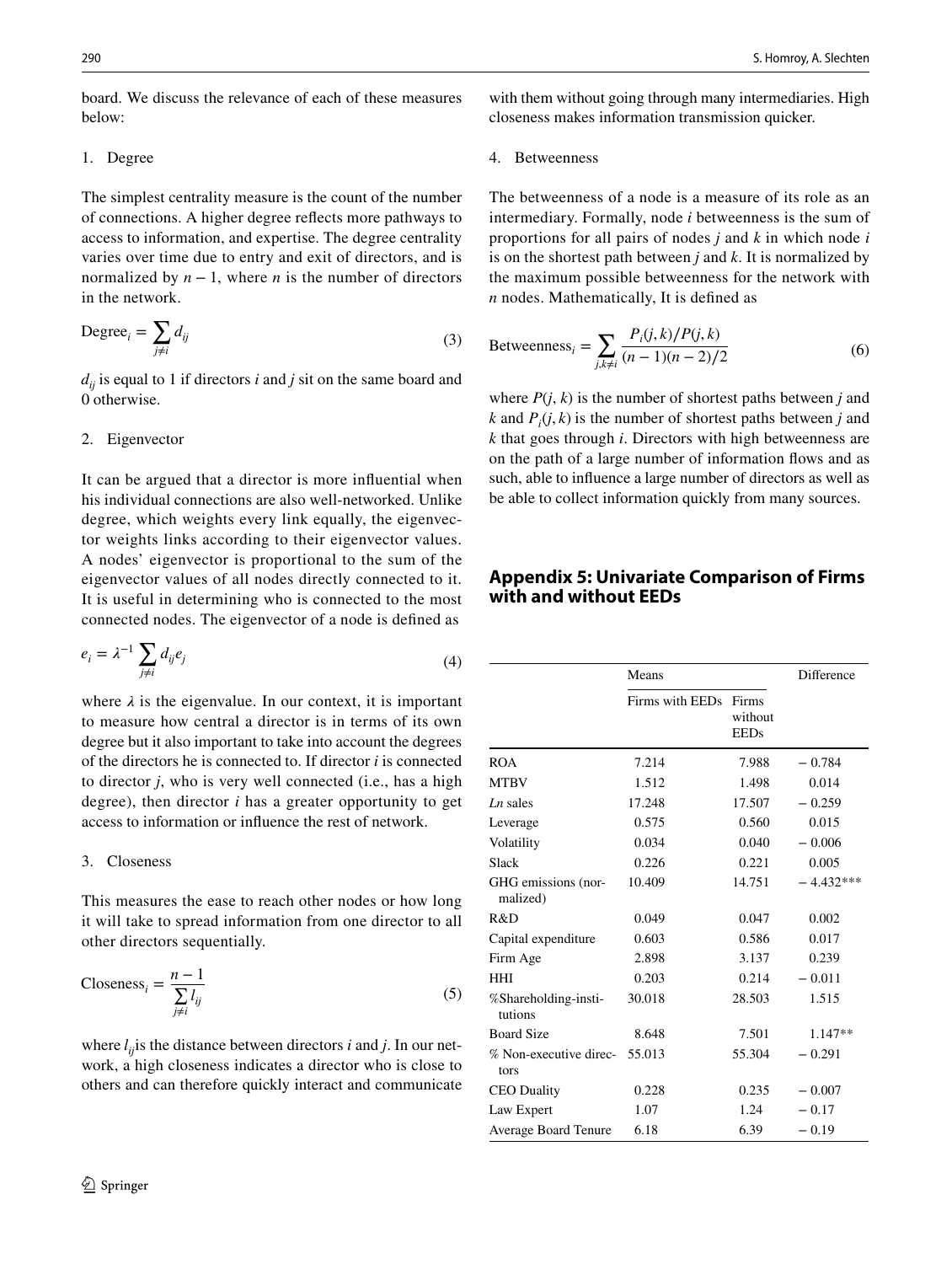|                    | Means                 |                        | Difference |
|--------------------|-----------------------|------------------------|------------|
|                    | Firms with EEDs Firms | without<br><b>EEDs</b> |            |
| Degree             | 7.225                 | 8.543                  | $-1.318**$ |
| <b>Closeness</b>   | 0.288                 | 0.285                  | 0.003      |
| <b>Betweenness</b> | 0.015                 | 0.011                  | 0.004      |
| Eigen Vector       | 0.049                 | 0.039                  | 0.010      |
|                    |                       |                        |            |

Robust standard errors clustered at the frm level are in brackets  $* p < 0.10, ** p < 0.05, *** p < 0.01$  (2-tailed)

# <span id="page-22-15"></span>**Appendix 6: Robustness of EED Classifcations**

|                            | Dependent variable: GHG emissions |                       |                       |
|----------------------------|-----------------------------------|-----------------------|-----------------------|
|                            | (1)                               | (2)                   | (3)                   |
| <b>Technical directors</b> | $-0.007$<br>(0.010)               |                       |                       |
| <b>CEO EEDs</b>            |                                   | $-0.011**$<br>(0.005) |                       |
| Non-CEO EEDs               |                                   |                       | $-0.021**$<br>(0.009) |
| Firm covariates            | Yes                               | Yes                   | Yes                   |
| Year dummies               | Yes                               | Yes                   | Yes                   |
| Firm fixed effects         | <b>Yes</b>                        | Yes                   | Yes                   |
| Constant                   | $0.179***$<br>(0.033)             | $0.189***$<br>(0.055) | $0.206***$<br>(0.065) |
| <b>Observations</b>        | 3244                              | 3244                  | 3244                  |
| Adjusted $R^2$             | 0.107                             | 0.189                 | 0.264                 |

Robust standard errors clustered at the frm level are in brackets \* *p <* 0.10, \*\* *p <* 0.05, \*\*\* *p <* 0.01

# <span id="page-22-16"></span>**Appendix 7: EEDs and Other Measures of Pollution**

|                 | Dependent variables   |                      |
|-----------------|-----------------------|----------------------|
|                 | Other gases           | Effluent release     |
|                 | (1)                   | (2)                  |
| EED dummy       | $-0.011**$<br>(0.003) | $-0.008*$<br>(0.005) |
| Firm covariates | Yes                   | Yes                  |
| Year dummies    | Yes                   | Yes                  |

|                     | Dependent variables  |                         |
|---------------------|----------------------|-------------------------|
|                     | Other gases<br>(1)   | Effluent release<br>(2) |
|                     |                      |                         |
| Firm fixed effects  | Yes                  | No                      |
| Constant            | $0.018**$<br>(0.010) | $0.027**$<br>(0.013)    |
| <b>Observations</b> | 2086                 | 1997                    |
| Adjusted $R^2$      | 0.180                | 0.163                   |

Robust standard errors clustered at the frm level are in brackets \* *p <* 0.10, \*\* *p <* 0.05, \*\*\* *p <* 0.01

# **References**

- <span id="page-22-5"></span>Acemoglu, D., Akcigit, U., & Celik, M. A. (2014). Young, restless and creative: Openness to disruption and creative innovations, National Bureau of Economic Research Working Paper No. 198994
- <span id="page-22-6"></span>Adams, R. B., Hermalin, B. E., & Weisbach, M. S. (2010). The role of board of directors in corporate governance: A conceptual framework and survey. *Journal of Economic Literature*, *48*(1), 58–107.
- <span id="page-22-7"></span>Adams, R. (2003). What do boards do? Evidence from board committee and director compensation data. Unpublished working paper. Federal Reserve Bank of New York, New York.
- <span id="page-22-11"></span>Angrist, J. D., & Pischke, J. S. (2008). *Mostly harmless econometrics: An empiricist's companion*. Princeton, NJ: Princeton University Press.
- <span id="page-22-2"></span>Anton, W. R. Q., Deltas, G., & Khanna, M. (2004). Incentives for environmental self regulation and implications for environmental performance. *Journal of Environmental Economics and Management*, *48*(1), 632–654.
- <span id="page-22-0"></span>Bebchuk, L. A., & Weisbach, M. S. (2010). The state of corporate governance research. *Review of Financial Studies*, *23*(3), 939–961.
- <span id="page-22-9"></span>Berrone, P., & Gomez-Mejia, L. (2009). Environmental performance and executive compensation: An integrated agency-institutional perspective. *Academy of Management Journal*, *52*(1), 103–126.
- <span id="page-22-8"></span>Billmoria, D., & Piderit, S. K. (1994). Board committee membership: Efects of sex-selected bias. *The Academy of Management Journal*, *37*(6), 1453–1477.
- <span id="page-22-13"></span>Boyd, B. K. (1994). Board control and CEO compensation. *Strategic Management Journal*, *15*(5), 335–344.
- <span id="page-22-10"></span>Byrd, J. W., & Hickman, K. A. (1992). Do outside directors monitor managers? *Journal of Financial Economics*, *32*(2), 195–221.
- <span id="page-22-12"></span>Chhaochharia, V., & Grinstein, Y. (2009). CEO compensation and board structure. *Journal of Finance*, *64*(1), 231–261.
- <span id="page-22-14"></span>Clarkson, P., Li, Y., Richardson, G., & Vasvari, F. (2008). Revisiting the relation between environmental performance and environmental disclosure: An empirical analysis. *Accounting, Organizations and Society*, *33*(4–5), 303–327.
- <span id="page-22-1"></span>Cohen, J. G., Krishnamoorthy, G., & Wright, A. M. (2004). The corporate governance mosaic and fnancial reporting quality. *Journal of Accounting Literature*, *23*, 87–152.
- <span id="page-22-4"></span>Coles, J. L., Daniel, N. D., & Naveen, L. (2008). Boards: Does one size ft all? *Journal of Financial Economics*, *87*(2), 329–356.
- <span id="page-22-3"></span>Dass, N., Kini, O., Nanda, V., Onal, B., & Wang, J. (2014). Board expertise: Do directors from related industries help bridge the information gap? *Review of Financial Studies*, *27*(5), 1533–1592.